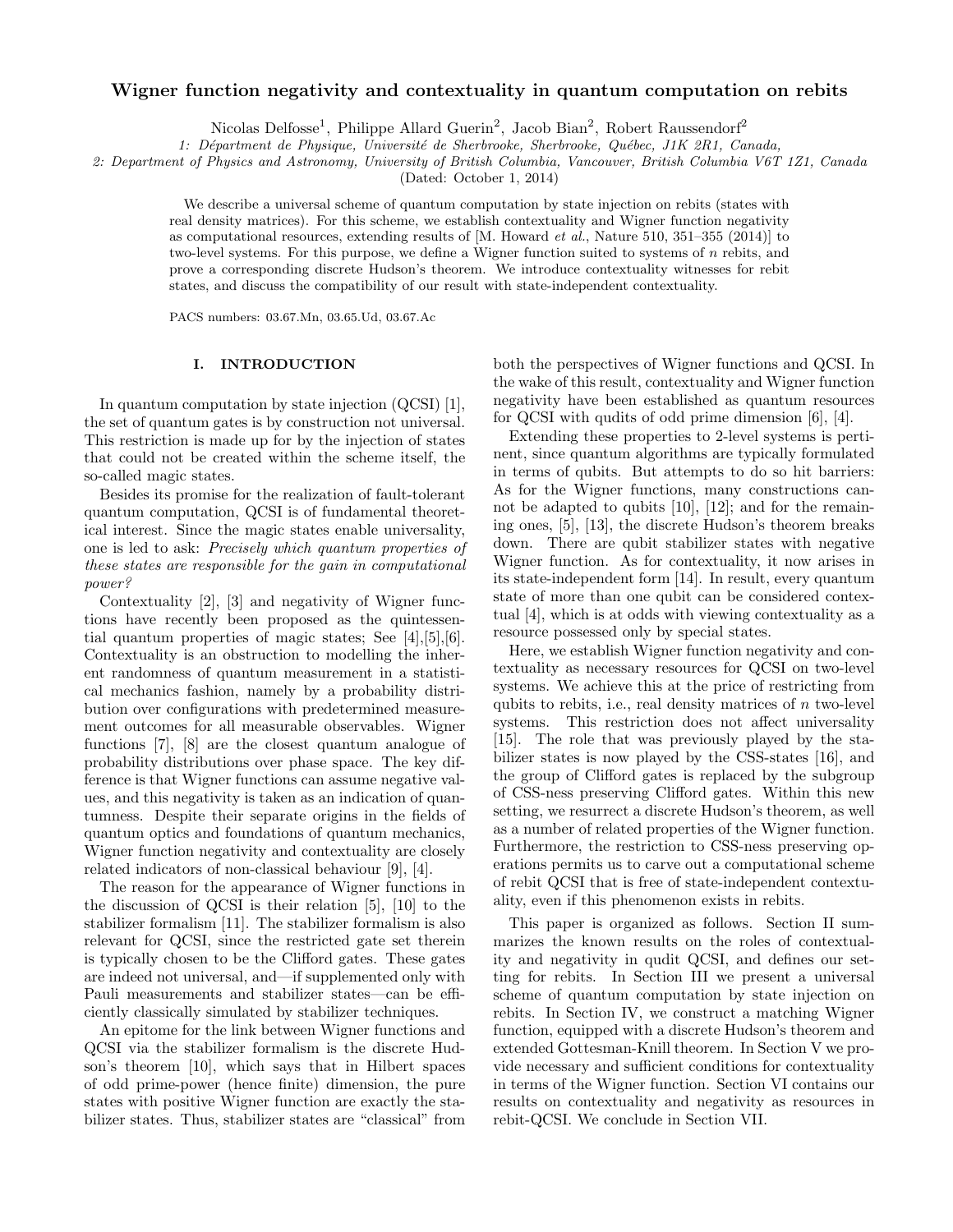## II. QUANTUM COMPUTATION BY STATE INJECTION

QCSI has four operational quantum components: the restricted unitary gates, the restricted measurements, the cheap states and the magic states. The cheap states are those that can be produced from sequences of measurements from the restricted set and restricted unitary gates, possibly classically conditioned on measurement outcomes. The classical side-processing is unrestricted.

A typical choice for the restricted operations is that they live within the stabilizer world. That is, the restricted set of unitary gates is in the group of Clifford gates, the restricted set of observables is the Pauli observables or a subset thereof, and the cheap states are stabilizer states.

### A. Summary of the qudit case

For the case of odd prime local dimension d, QCSI has been investigated for the restricted gate set being the Clifford gates  $[6], [4]$ . For this scenario, two essential quantum properties of the magic states have been identified, namely the negativity of their Wigner function, and their contextuality with respect to stabilizer measurements. Specifically, it has been established that

- (i) Negativity in the Wigner function of raw magic states is necessary for successful magic state distillation (Theorem 3 in [6]) and for the hardness of classical simulation of QCSI (Theorem 1 in [6]).
- (ii) Contextuality of magic states w.r.t stabilizer measurements is necessary for universality of QCSI [4].

The Wigner function plays a dual role for QCSI. It is relevant for the phenomenology observed (see above), but it is also deeply involved in the mathematical description of the computational scheme. This is revealed in the following five properties, which hold for odd prime d when the restricted operations belong to the stabilizer world,

- (iii) The set of stabilizer states is singled out by a Hudson's theorem as the set of pure states with nonnegative Wigner function [10].
- (iv) The set of Clifford gates is singled out as the set of unitaries that transform the Wigner function covariantly [10].
- (v) Clifford gates and stabilizer measurements preserve positivity of the Wigner function [6].
- (vi) Necessary and sufficient conditions for contextuality w.r.t to the restricted set of measurements can be expressed in terms of the Wigner function [4].
- (vii) For one-qudit states, negativity of the Wigner function and contextuality w.r.t. measurements from the restricted set are the same [4].

The above physical properties (i) and (ii) are consequences of the structural properties (iii) - (vii). For example, an efficient classical simulation method for the evolution of states with non-negative Wigner function under the restricted gates can be built on properties (iv) and (v) [6]. Its existence directly implies (i). Furthermore, Hudson's theorem (iii) connects this simulation method with the Gottesman-Knill theorem.

### B. The trouble with qubits

For systems of qubits, both the employed contextuality witnesses [17] and Wigner functions run into difficulty. As for contextuality, if the goal is to establish it as a quantum resource, one has to overcome a problem posed by the phenomenon of state-independent contextuality which is revealed, for example, by the Mermin square and star [14]. Mermin's square can be translated into a contextuality witness for which all quantum states of  $n \geq 2$  qubits come out contextual [4]. If contextuality is generic then it cannot be a resource.

As for the Wigner functions, many of the Wigner functions proposed for Hilbert spaces of finite dimension  $d^n$ require for their definition the existence of  $2^{-1}$  in  $\mathbb{F}_d$ , and thus do not apply to the qubit case  $d = 2$ ; for examples see e.g. [10], [12].

Yet some Wigner functions do survive the transition to  $d = 2$ ; see e.g. [5], [13]. However, in these cases, the general connection with the stabilizer world breaks down. Not all stabilizer states have non-negative Wigner function anymore, and the Wigner function no longer transforms covariantly under all Clifford operations.

For the construction [5], [13], Wigner function negativity of the magic states is necessary for universality. Therein, not a single Wigner function is considered but instead the whole class introduced in [8]. A "classical" state must be positively represented for each of these Wigner functions. The number of pure  $n$ -qubit states for which this holds is super-exponentially small compared to the number of *n*-qubit stabilizer states [10].

#### C. Rebits

In this paper, we discuss the case of local dimension  $d = 2$ . We present a universal scheme of QCSI for which contextuality and Wigner function negativity are established as necessary quantum resources. The price we pay is that we have to restrict from qubits to rebits. Specifically, we require that the density matrix of the processed quantum state  $\rho$  is real; i.e. at each point in the quantum computation it holds that

$$
\langle x|\rho|y\rangle \in \mathbb{R},
$$

for all  $|x\rangle$ ,  $|y\rangle$  in the computational basis.

For the discussed scheme of rebit QCSI, the set of cheap states is the CSS states, the set of restricted gates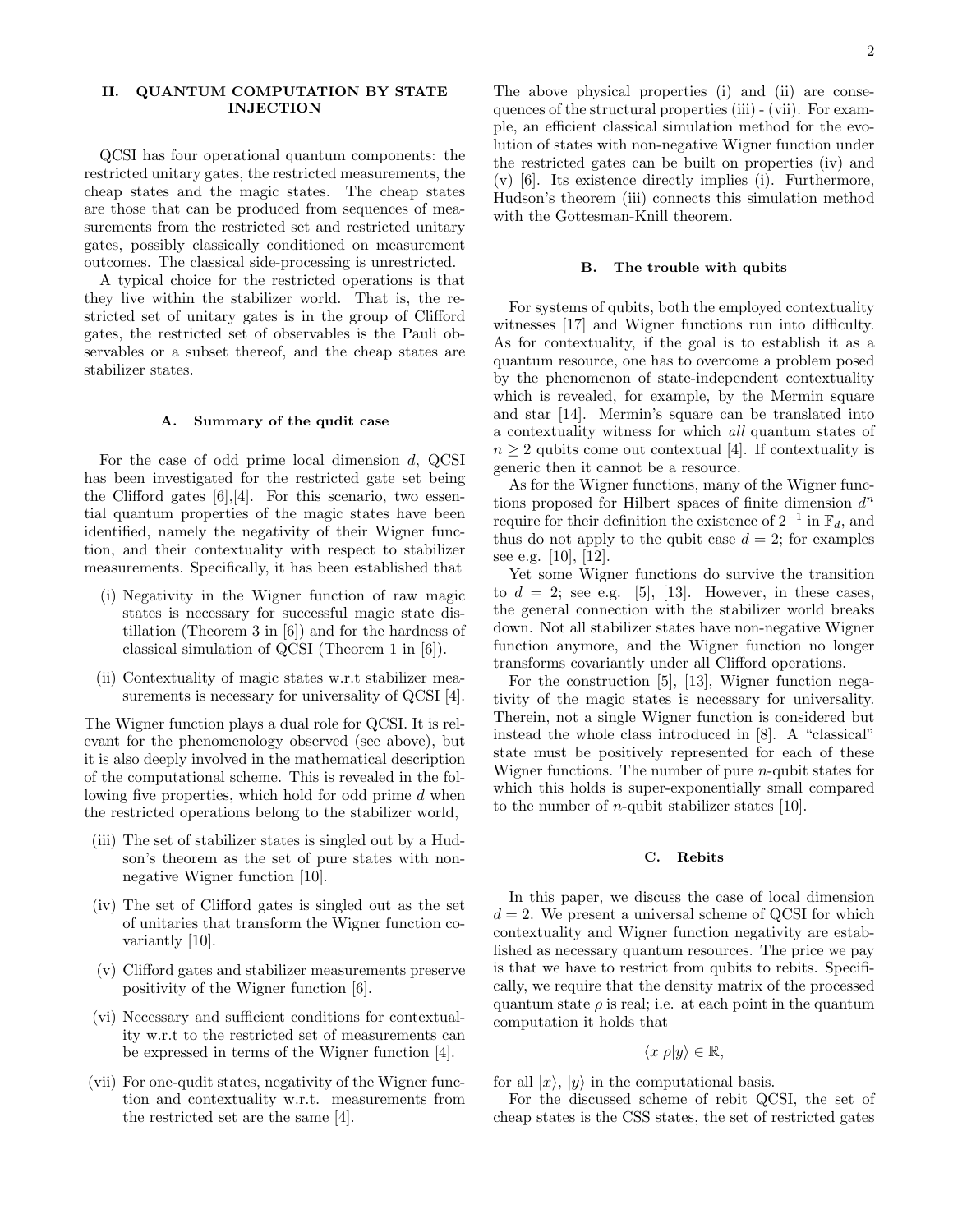is the CSS-ness preserving Clifford gates, and the allowed measurements are of observables from the set

$$
\mathcal{O} = \{X(\mathbf{a}_X), Z(\mathbf{a}_Z)|\mathbf{a}_X, \mathbf{a}_Z \in \mathbb{Z}_2^n\}.
$$
 (1)

That is, in our construction the restricted operations belong to the CSS-stabilizer world, rather than the more general stabilizer world.

## D. CSS states and CSS-ness preserving Clifford operations

Calderbank-Shor-Steane (CSS) states are a subset of the stabilizer states. They are defined by the property that for any CSS state  $|\psi\rangle$ , the corresponding Pauli stabilizer group  $\mathcal{S}(|\psi\rangle)$  decomposes into an X- and a Z-part; i.e.,  $\mathcal{S}(|\psi\rangle) = \mathcal{S}_X(|\psi\rangle) \times \mathcal{S}_Z(|\psi\rangle)$ , where all elements of  $\mathcal{S}_X(\ket{\psi})$  and  $\mathcal{S}_Z(\ket{\psi})$  are of the form  $X(\mathbf{a}_X)$  and  $Z(\mathbf{a}_Z)$ , respectively. All CSS states are real, but not all real stabilizer states are of CSS type.

We now characterize the CSS-ness preserving transformations. Denote by  $\Omega$  the set of pure CSS-states and by  $G_{CSS}$  the subgroup of the *n*-qubit orthogonal group  $O_{2^n}(\mathbb{R})$  which preserves the set  $\Omega$  of CSS states,

$$
G_{CSS} = \{ g \in C_n | g | \Psi \rangle \in \Omega, \forall \Psi \in \Omega \}. \tag{2}
$$

By definition,  $G_{CSS}$  is a subgroup of the real *n*-qubit Clifford group  $C_n$ . The following can be said about the structure of  $G_{CSS}$ .

**Lemma 1** The n-rebit CSS-ness preserving group  $G_{CSS}$ is

$$
G_{CSS} = \left\langle \bigotimes_{i=1}^{n} H_i, CNOT(i, j), X_i, Z_i \right\rangle, \tag{3}
$$

where  $i, j \in \{1, 2, \ldots, n\}$  and  $i \neq j$ . We have the group isomorphism

$$
G_{CSS}/\{\pm I\} = \mathbb{Z}_2^{2n} \rtimes (\mathrm{GL}_n(\mathbb{Z}_2) \rtimes \mathbb{Z}_2). \tag{4}
$$

In Eq.(4), the component  $\mathbb{Z}_2^{2n}$  corresponds to the Pauli operators  $T_{\mathbf{u}}$ , the component  $GL_n(\mathbb{Z}_2)$  corresponds to the group generated by the CNOT, and the subgroup  $\mathbb{Z}_2$  is generated by the simultaneous Hadamard gate  $\otimes_i H_i$ .

Since the set  $\mathcal{O} = \{ Z(\mathbf{u}) \mid \mathbf{u} \in \mathbb{Z}_2^n \} \cup \{ X(\mathbf{v}) \mid \mathbf{v} \in \mathbb{Z}_2^n \}$ is mapped onto itself by conjugation under gates from the group on the r.h.s. of Eq. (3), it is clear that this group is a subgroup of  $G_{CSS}$  as defined in Eq. (2). That it is indeed all of  $G_{CSS}$  is proved in Appendix C.

We note that the set  $\Omega$  of "cheap" CSS states, the CSS-ness preserving unitary gates  $G_{CSS}$  and the projective measurements of observables in  $\mathcal O$  form a compatible classical reference structure for QCSI, in the sense that none of these operations can map states inside  $\Omega$  to states outside Ω.

## III. UNIVERSAL QUANTUM COMPUTATION BY STATE INJECTION ON REBITS

It has been shown in [15] that rebits are sufficient for universal quantum computation. In that scheme, first, a quantum state of  $n$  qubits,

$$
|\psi\rangle=\sum_{\mathbf{v}\in\mathbb{Z}_2^n}r_{\mathbf{v}}e^{i\theta_{\mathbf{v}}}|\mathbf{v}\rangle,
$$

is encoded into a state of  $n + 1$  rebits,

$$
\overline{\ket{\psi}} = \sum_{\mathbf{v} \in \mathbb{Z}_2^n} \left( r_{\mathbf{v}} \cos \theta_{\mathbf{v}} | \mathbf{v} \rangle \otimes |R\rangle + r_{\mathbf{v}} \sin \theta_{\mathbf{v}} | \mathbf{v} \rangle \otimes |I\rangle \right). \tag{5}
$$

The additional rebit, with basis states  $|R\rangle = |0\rangle$  and  $|I\rangle = |1\rangle$ , allows to keep track of the real and imaginary parts of the unencoded n-qubit state. Second, an encoded set of gates is constructed which (i) is universal, and (ii) preserves real-ness of the states in Eq. (5).

Using the encoding Eq. (5), we construct a universal scheme of QCSI on rebits. The restricted gate set used therein consists of CNOT-gates, the simultaneous Hadamard-gate  $H_{all}$  on all rebits, and Pauli-flips, i.e.,

$$
\langle \mathcal{G}_{\text{restricted}} \rangle = G_{CSS}.
$$

These unitary gates are supplemented by measurements of observables in the set  $\mathcal{O}$ , or, w.l.o.g., of observables  $\{Z_i | i = 1, ..., n\}.$ 

The (unitary) Pauli operators and the simultaneous Hadamard-gate can be dispensed with, because they can be propagated past the readout measurements. This is a consequence of the well-known propagation relations for Pauli operators under conjugation by Clifford gates, and  $CNOT(i, j)H<sub>all</sub> = H<sub>all</sub>CNOT(j, i)$ . If those gates are eliminated, we remain with the CNOT-gates and measurements of  $X_i$  and  $Z_i$ . We note that this is precisely the set of gates which can be performed fault-tolerantly on the surface code [18] using defect braiding [19]. However, for the present purpose, we keep the redundant  $H_{all}$ and Pauli flips in the restricted gate set.

For the universal gate set, we pick

$$
\mathcal{G}_{\text{universal}} = \{CNOT(i, j), H_i, \exp(i\pi/8 Z_i)\},\
$$

supplemented with measurements of the Pauli observables  $Z_i$ , for  $i = 1, ..., n$ .

We now demonstrate that the encoded versions of these gates can be realized only using the gates from the restricted set and the injection of two types of ancilla states,  $|A\rangle$  and  $|B\rangle$ , defined as

$$
|A\rangle = \frac{|0\rangle|R\rangle + \cos\frac{\pi}{4}|1\rangle|R\rangle + \sin\frac{\pi}{4}|1\rangle|I\rangle}{\sqrt{2}},
$$
  

$$
|B\rangle = \frac{|0\rangle|+\rangle+|1\rangle|-\rangle}{\sqrt{2}}.
$$
 (6)

The ancilla  $|A\rangle$  is the encoded  $(|0\rangle + e^{i\pi/4}|1\rangle)/$ √ 2, with respect to the encoding of Eq. (5).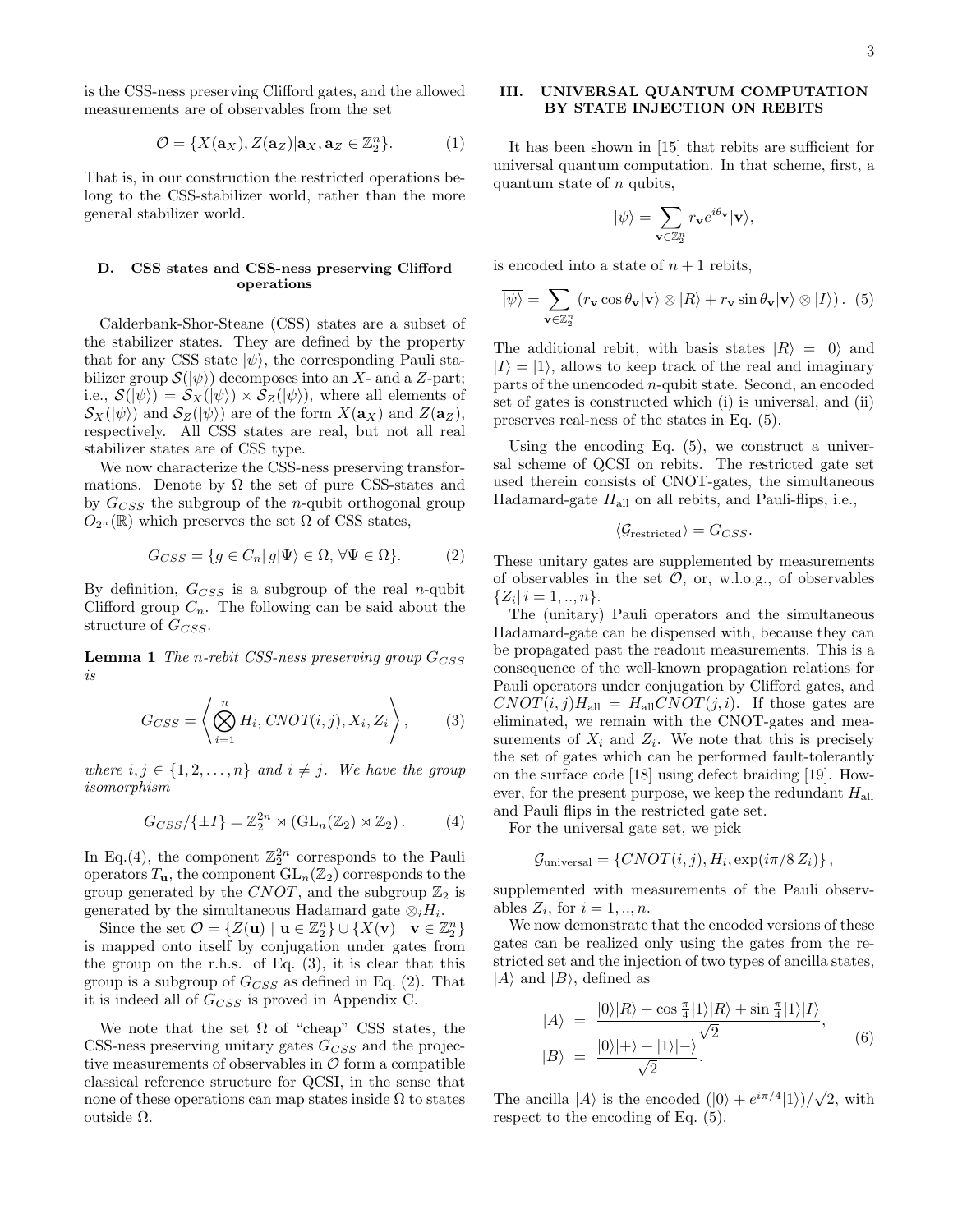(a) The measurement of  $Z_i$ . Since the Pauli-operator Z is real, its measurement does not differentiate between the real and imaginary parts of the measured state, and  $\overline{Z}_i \equiv Z_i$ . Graphically,

$$
-\bigg\|Z_i\bigg\|_{\mathcal{L}(\mathcal{R})}^{\text{enc.}}\bigg\|_{\mathcal{I}(\mathcal{R})}^{\text{enc.}}\bigg\|_{\mathcal{L}(\mathcal{R})}^{\text{enc.}}.
$$

(b) The CNOT-gate between qubits i and j. The CNOT-gate is real and hence does not mix the real and imaginary parts of the state it is applied to. Hence,  $CNOT(i, j) = CNOT(i, j)$ . Graphically,



(c) The Hadamard gate  $H_i$ . The encoded Hadamard gate is realized by injection of an ancilla  $|B\rangle$  into the circuit

.



(d) The gate  $\exp(i\pi/8 Z_i)$ . The encoded version of this gate uses an ancilla states  $|A\rangle$  and  $|B\rangle$ , and proceeds in two steps. The first step is a pre-processing jointly for all the  $\exp(i\pi/8 Z_i)$  gates in the circuit. Namely, at the beginning of the computation, each ancilla state  $|A\rangle$  is in its own separate code block. In the pre-processing step, all data and ancila rebits are merged into the same code block. The merging can be done two blocks at a time, and the corresponding circuit is



For a pair of encoded input states  $|\psi\rangle$ ,  $|\phi\rangle$ , the result of the code merging circuit is  $|\psi\rangle \otimes |\phi\rangle$  or  $|\psi\rangle \otimes |\phi\rangle^*$ , depending on the outcome of the X-measurement  $(|\phi\rangle^*$  denotes the state obtained from  $|\psi\rangle$  by complex conjugation w.r.t. the computational basis).

We will only ever use the code merging circuit for encoding the ancilla  $|A\rangle = |\pi/8\rangle$  into a single code block. Since  $|\pi/8\rangle$  and  $|-\pi/8\rangle$  allow to perform the  $\pi/8$ -phase gate with the same efficiency, the probabilistic nature of the code merging circuit does not affect the computation.

The code merging circuit contains a conditional phase gate which is not part of the restricted gate set. It is realized via the following state-injection circuit,



The second step then is the encoded version of the standard state injection circuit for the  $\pi/8$ -gate [20],

$$
|A\rangle \longrightarrow |out\rangle
$$
  

$$
|in\rangle \longrightarrow |Z \tag{7}
$$

This circuit consists solely of operations whose encoded versions we have already demonstrated.

## IV. A WIGNER FUNCTION FOR REBITS

In the last section we described a universal scheme of quantum computation by state injection on rebits, and here we construct the matching Wigner function. We first propose the rebit Wigner function and examine its basic properties. Second, we prove a discrete Hudson's theorem for rebits. Third, we prove covariance of the rebit Wigner function under CSS-ness preserving Clifford unitaries; and finally show that the evolution of states with positive Wigner function under CSS-ness preserving Clifford unitaries and measurements can be efficiently classically simulated.

### A. Definition of a Wigner function for rebits

We now proceed to construct the Wigner W function for n-rebit states, which is suited to describe the computational scheme introduced in the previous section. It is a modification of the Wigner function  $\tilde{W}$  [6], [4] for qubits.

In the qubit case, there are  $4^n$  Pauli operators  $T_a$ ,

$$
T_{(\mathbf{a}_Z,\mathbf{a}_X)} = Z(\mathbf{a}_Z)X(\mathbf{a}_X), \text{ where } \mathbf{a}_Z, \mathbf{a}_X \in \mathbb{Z}_2^n. \tag{8}
$$

Therein,  $Z(\mathbf{a}) = Z_1^{a_1} \otimes Z_2^{a_2} \otimes ... \otimes Z_n^{a_n}$ , for all  $(\mathbf{a}_X, \mathbf{a}_Z) \in$  $\mathbb{Z}_2^n \times \mathbb{Z}_2^n$ . We denote

$$
V := \{(\mathbf{a}_X, \mathbf{a}_Z) | \mathbf{a}_X, \mathbf{a}_Z \in \mathbb{Z}_2^n\} \cong \mathbb{Z}_2^{2n},
$$
  

$$
\mathcal{T} := \{T_\mathbf{a} | \mathbf{a} \in V\}.
$$

The Pauli operators  $\mathcal T$  form an orthonormal basis of the vector space of square matrices of size  $2^n$  with complex coefficients endowed with the inner product defined by  $(A, B) = \frac{1}{2^n} \text{Tr}(A^{\dagger} B),$ 

$$
\operatorname{Tr}(T_{\mathbf{a}}^{\dagger}T_{\mathbf{b}}) = 2^{n}\delta_{\mathbf{a},\mathbf{b}}, \ \ \forall \ T_{\mathbf{a}}, T_{\mathbf{b}} \in \mathcal{T}.
$$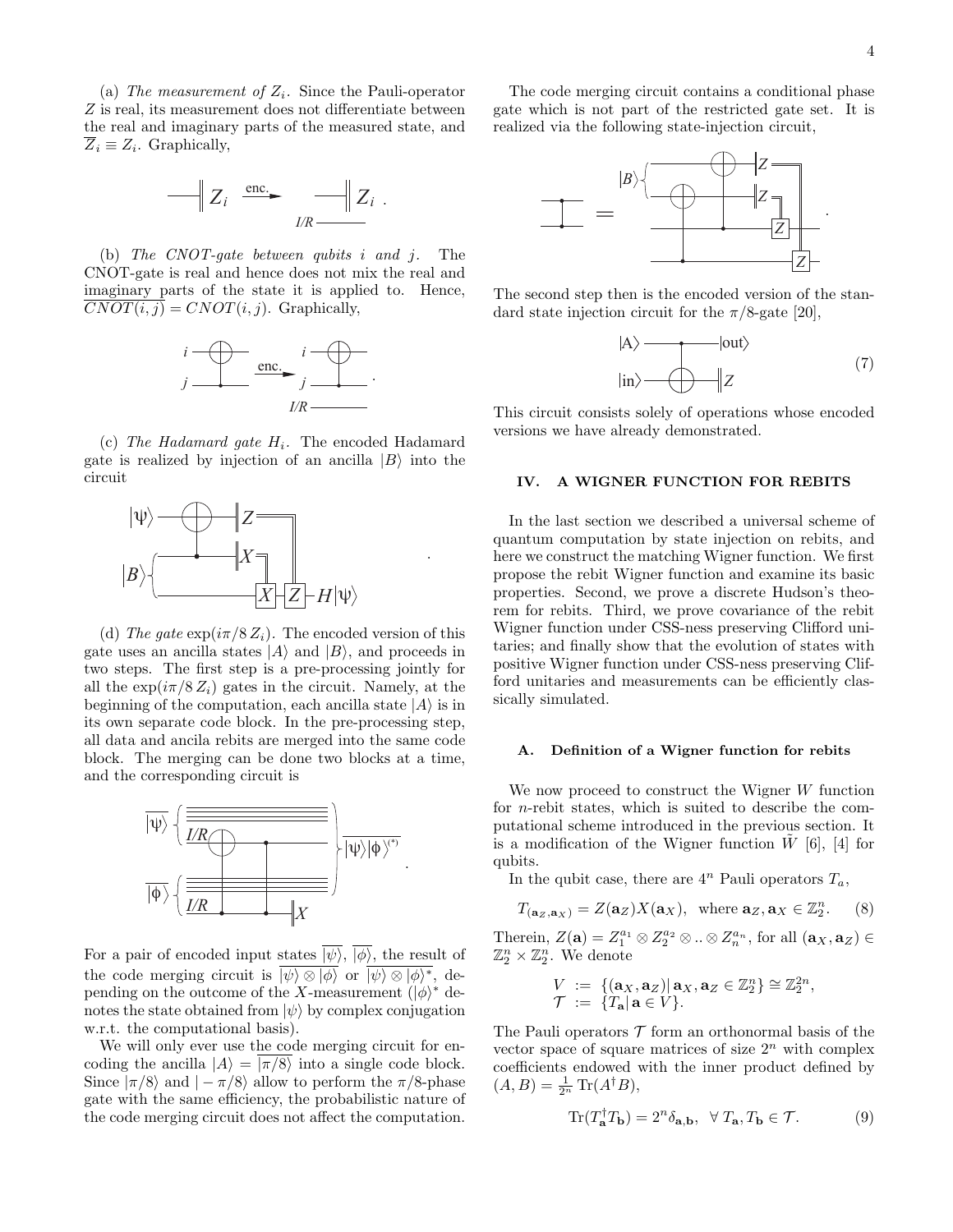In the present work, we are interested in rebits, which are defined by symmetric real density operators. We consider the set

$$
\mathcal{A} := \{ T_{\mathbf{a}} \mid (\mathbf{a}_Z, \mathbf{a}_X) = 0 \mod 2 \},\tag{10}
$$

which is an orthonormal basis of the space of symmetric matrices (see Lemma 19 in Appendix B), and define

$$
W_{\rho}(\mathbf{u}) := \frac{1}{2^n} \text{Tr}(A_{\mathbf{u}}\rho),\tag{11}
$$

with

$$
A_{\mathbf{0}} = \frac{1}{2^n} \sum_{T_{\mathbf{a}} \in \mathcal{A}} T_{\mathbf{a}}, \text{ and } A_{\mathbf{u}} = T_{\mathbf{u}} A_{\mathbf{0}} T_{\mathbf{u}}^{\dagger}.
$$
 (12)

For later use, denote  $V_A = {\mathbf{a} \in V | (\mathbf{a}_z, \mathbf{a}_x) \bmod 2 = 0}.$ Note that the operator  $A_{\mathbf{u}}$  can also be written

$$
A_{\mathbf{u}} = \frac{1}{2^n} \sum_{T_{\mathbf{a}} \in \mathcal{A}} (-1)^{[\mathbf{u}, \mathbf{a}]} T_{\mathbf{a}} \tag{13}
$$

where  $[\mathbf{u}, \mathbf{v}] = (\mathbf{u}_Z, \mathbf{v}_X) + (\mathbf{v}_Z, \mathbf{u}_X)$  is the symplectic inner product in  $\mathbb{Z}_2^{2n}$ .

When considering real states, the family  $(A_{\mathbf{u}})_{\mathbf{u}\in V}$  is not a basis of the space of symmetric matrices since it contains too many matrices. Nevertheless, in close analogy with the qudit Wigner function [10], [6], the rebit Wigner function of Eq. (11) has the following properties (compare with [21]):

1. Any real density matrix  $\rho$  satisfies

$$
\rho = \sum_{\mathbf{u}} W_{\rho}(\mathbf{u}) A_{\mathbf{u}}.
$$

W is thus informationally complete.

- 2. W transforms covariantly under the group of CSSness preserving Clifford transformations.
- 3. The CSS-states are the only pure states with nonnegative W (discrete Hudson's theorem).
- 4. For all real density matrices  $\rho$ ,  $\sigma$ ,

$$
W_{\rho \otimes \sigma} = W_{\rho} \cdot W_{\sigma}.
$$

5. The trace inner product is given as

$$
\text{Tr}(\rho \sigma) = 2^n \sum_{\mathbf{u} \in V} W_{\rho}(\mathbf{u}) W_{\sigma}(\mathbf{u}). \tag{14}
$$

6. The phase point operators satisfy  $Tr A_{\mathbf{u}} = 1$ . Thus,  $\text{Tr}B = \sum_{\mathbf{u}} W_B(\mathbf{u})$  for any symmetric operator B.

Property 1 is proven in Lemma 20 in Appendix B, Property 2 in Section IV B, and Property 3 in Section IV C. Property 4 is shown in Appendix B. Properties 5 and 6 are immediate consequences of Property 1.

### B. A discrete Hudson's theorem for rebits

The original Hudson's theorem in infinite-dimensional Hilbert space [22] singles out the Gaussian states as the pure states with positive Wigner function. This result has a counterpart in finite, odd prime-power dimension. Namely, the pure states with positive Wigner function are the stabilizer states [10]. In this way, a connection between Wigner functions and the discrete world of the stabilizer formalism is established. For no known Wigner function defined on qubits, this result carries over.

Here, for the Wigner function defined in the previous section, we find that for multiple rebits a discrete Hudson's theorem holds with the stabilizer states replaced by the more special CSS states.

**Theorem 1** A pure real state  $|\psi\rangle$  has non-negative Wigner function  $W_{\psi}$  if and only if it is a CSS state.

Recall that a Wigner function  $W_{\rho}$  for some density operator  $\rho$  is said to be non-negative if  $W_{\rho}(\mathbf{u}) \geq 0$  for all  $u \in V$ , and is said to be negative otherwise.

In order to prove this result we follow the strategy proposed by Gross for the qudit case [10]. First, we determine the Wigner function of CSS states in Section IV B 1, proving that these Wigner functions are non-negative. Then, in Section IV B 2, we consider a pure state with non-negative Wigner function and we prove that this function is precisely the Wigner function of a CSS state. Finally, the fact that the Wigner function is informationally complete allows us to conclude the proof of Theorem 1 in Section IV B 3.

### 1. Wigner function of CSS states

We start by computing the Wigner function of pure CSS states.

**Lemma 2** The Wigner function of a pure CSS state  $|\psi\rangle$ is of the form

$$
W_{\psi} = \frac{1}{2^n} \delta_{\mathbf{t} + V_S},
$$

where **t** is a vector of  $\mathbb{Z}_2^{2n}$  and  $V_S = N^{\perp} \times N$  for some subspace N of  $\mathbb{Z}_2^n$ . Moreover, every such function  $\frac{1}{2^n}\delta_{\mathbf{t}+V_S}$ is the Wigner function of a CSS state.

In particular, the Wigner function of a pure CSS state is non-negative.

*Proof of Lemma 2.* Let  $|\psi\rangle$  be a CSS state. Its stabilizer group  $\mathcal S$  is generated by r independent operators  $(-1)^{\alpha_i}Z(\mathbf{a}_i)$ , for  $1 \leq i \leq r$ , and  $n-r$  independent operators  $(-1)^{\alpha_i} X(\mathbf{b}_i)$ , for  $r + 1 \leq i \leq n$ . Denote by N the subspace of  $\mathbb{Z}_2^n$  generated by the vectors  $\mathbf{b}_i$ , for  $r + 1 \leq i \leq n$ , so that its orthogonal complement is  $N^{\perp} = \langle \mathbf{a}_1, \mathbf{a}_2, \ldots, \mathbf{a}_n \rangle.$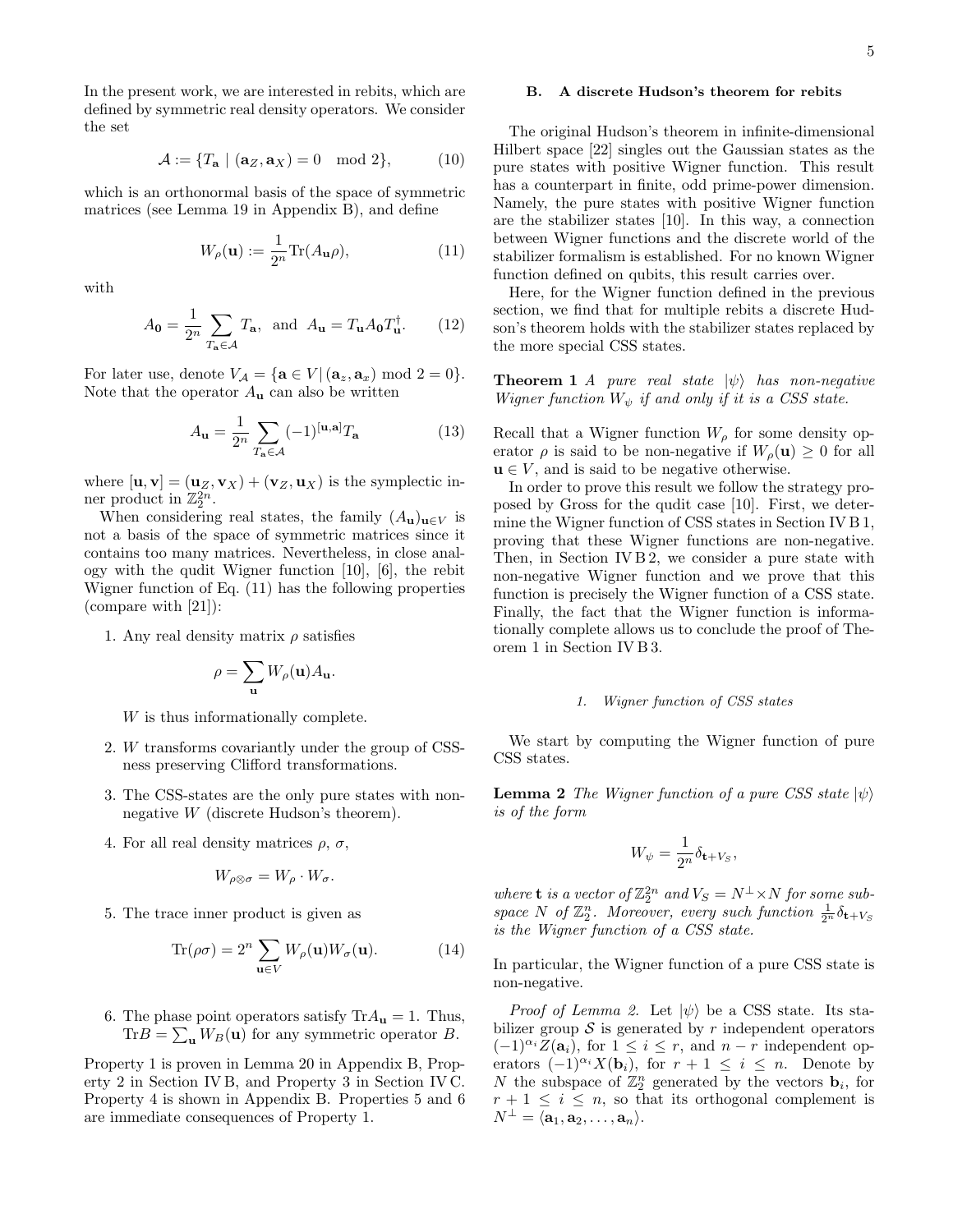The elements of S are thus of the form  $(-1)^{\alpha(\mathbf{v})}T_{\mathbf{v}},$ where  $\mathbf{v} \in N^{\perp} \times N$ . Moreover, we can easily check that the phase  $(-1)^{\alpha(\mathbf{v})}$  defines a character of  $N^{\perp} \times N$ . Since every such character can be written as  $\mathbf{v} \mapsto (-1)^{[\mathbf{t}, \mathbf{v}]}$ , for some vector  $\mathbf{t} \in \mathbb{Z}_2^{2n}$ , we have

$$
\mathcal{S} = \{ (-1)^{[\mathbf{t}, \mathbf{v}]} T_{\mathbf{v}} \mid \mathbf{v} \in N^{\perp} \times N \}.
$$

Denote by  $V_{\mathcal{S}}$  the subspace  $N^{\perp} \times N$  of  $\mathbb{Z}_2^{2n}$ , then

$$
|\psi\rangle\langle\psi| = \frac{1}{2^n} \sum_{\mathbf{v}\in V_S} (-1)^{[\mathbf{t},\mathbf{v}]} T_{\mathbf{v}}.
$$

This, together with the definition Eq.(13) of  $A_{\mathbf{u}}$  leads to

$$
W_{\psi}(\mathbf{u}) = \frac{1}{2^n} \operatorname{Tr}(A_{\mathbf{u}}|\psi\rangle\langle\psi|)
$$
  
\n
$$
= \frac{1}{2^{3n}} \sum_{\mathbf{v} \in V_{\mathcal{S}}} \sum_{\mathbf{a} \in V_{\mathcal{A}}} (-1)^{[\mathbf{t}, \mathbf{v}]} (-1)^{[\mathbf{u}, \mathbf{a}]} \operatorname{Tr}(T_{\mathbf{a}} T_{\mathbf{v}})
$$
  
\n
$$
= \frac{1}{2^{2n}} \sum_{\mathbf{v} \in V_{\mathcal{S}}} \sum_{\mathbf{a} \in V_{\mathcal{A}}} (-1)^{[\mathbf{t}, \mathbf{v}]+[\mathbf{u}, \mathbf{a}]} \delta_{\mathbf{a}, \mathbf{v}}
$$
  
\n
$$
= \frac{1}{2^{2n}} \sum_{\mathbf{v} \in V_{\mathcal{S}}} (-1)^{[\mathbf{v}, \mathbf{t}+\mathbf{u}]}
$$
  
\n
$$
= \frac{1}{2^n} \delta_{V_{\mathcal{S}}}(\mathbf{t} + \mathbf{u})
$$
  
\n
$$
= \frac{1}{2^n} \delta_{\mathbf{t} + V_{\mathcal{S}}}(\mathbf{u}).
$$

To transition from the third to the fourth line above, we have use the property that  $V_{\mathcal{S}} \subset V_{\mathcal{A}}$ .  $\Box$ 

#### 2. Non-negative Wigner functions

To complete the proof of Theorem 1, we consider a pure state which has non-negative Wigner function and we determine its Wigner function. We will show that this function coincides with the Wigner function of a CSS state. By refining the qudit proof of Gross [10] we will show that

**Lemma 3** If a pure real state  $|\psi\rangle$  has non-negative Wigner function  $W_{\psi}$ , then its Wigner function is of the form

$$
W_{\psi}(\mathbf{u}) = \frac{1}{2^n} \delta_T(\mathbf{u}),\tag{15}
$$

where  $T = (\mathbf{p_0} + N^{\perp}) \times (\mathbf{q_0} + N)$ ,  $\mathbf{p_0}, \mathbf{q_0}$  are two vectors of  $\mathbb{Z}_2^n$  and  $N$  is a linear subspace of  $\mathbb{Z}_2^n$ 

The proof of this result comprises the next 5 lemmas. First, we find, by explicit computation that

**Lemma 4** The Wigner function  $W_{\psi}$  of a pure real state  $|\psi\rangle$ , at some point  $(\mathbf{p}, \mathbf{q}) \in \mathbb{Z}_2^{2n}$  is

$$
W_{\psi}(\mathbf{p}, \mathbf{q}) = \frac{1}{2^n} \sum_{\mathbf{x} \in \mathbb{Z}_2^n} (-1)^{(\mathbf{p}, \mathbf{x})} \psi(\mathbf{q}) \psi(\mathbf{q} + \mathbf{x}).
$$

where  $\psi(\mathbf{x})$  denotes the inner product  $\langle \psi | \mathbf{x} \rangle$ .

This result is proved in Appendix B.

This encourages us to study the function  $\psi : \mathbb{Z}_2^n \to \mathbb{R}$ defined by  $\psi(\mathbf{x}) = \langle \psi | \mathbf{x} \rangle$ . The support of  $\psi$ , denoted  $\text{supp}(\psi)$ , is the set of vectors  $\mathbf{x} \in \mathbb{Z}_2^n$  such that  $\psi(\mathbf{x}) \neq 0$ .

For fixed **q**, we consider the function  $K(\mathbf{q}, \cdot)$  defined by

$$
K_{\psi}(\mathbf{q}, \mathbf{x}) = \psi(\mathbf{q})\psi(\mathbf{q} + \mathbf{x}). \tag{16}
$$

It is related to the Wigner function of the state  $|\psi\rangle$  via a Fourier transformation

$$
\mathcal{F}K_{\psi}(\mathbf{q},\cdot) = 2^{n/2}W_{\psi}(\cdot,\mathbf{q}).\tag{17}
$$

The definition of the Fourier transform for the present binary setting is recalled in Appendix A.

Eq. (17) allows us to relate properties of  $|\psi\rangle$  and  $W_{\psi}$ .

**Lemma 5** Let  $|\psi\rangle = \sum_{\mathbf{x}} \psi(\mathbf{x})|\mathbf{x}\rangle$  be a pure real state. If  $W_{\psi}$  is non-negative then the function  $\psi$  has constant absolute value over its support  $\text{supp}(\psi)$ .

*Proof of Lemma 5.* By Lemma 4,  $W(\cdot, \mathbf{q})$  is the Fourier transform of the function  $K(\mathbf{q}, \cdot)$  defined in Eq.(16), up to multiplication by  $2^{n/2}$ . That means that  $K(\mathbf{q},\cdot)$  has non-negative Fourier transform. Therefore, we can apply Bochner's theorem, exactly as stated in Theorem 44 of [10] (This result and its proof are unchanged in the binary setting). This proves that the matrix  $A_{\mathbf{y}}^{\mathbf{x}} = K(\mathbf{q}, \mathbf{x} - \mathbf{y})$  is postive semi-definite, where the tuples x and y are viewed as the binary writing of the matrix indices. From a well known characterization of postive semi-definite matrices, every principal minor of the matrix  $A_{\mathbf{y}}^{\mathbf{x}}$  is non-negative. In particular, the determinant

$$
\begin{vmatrix} A_0^{\mathbf{0}} & A_\mathbf{x}^{\mathbf{0}} \\ A_0^{\mathbf{x}} & A_\mathbf{x}^{\mathbf{x}} \end{vmatrix} = \begin{vmatrix} \psi(\mathbf{q})^2 & \psi(\mathbf{q})\psi(\mathbf{q} + \mathbf{x}) \\ \psi(\mathbf{q})\psi(\mathbf{q} + \mathbf{x}) & \psi(\mathbf{q})^2 \end{vmatrix}
$$

is non-negative. This implies the following inequality.

 $\psi(\mathbf{q})^4 \geq \psi(\mathbf{q})^2 \psi(\mathbf{q}+\mathbf{x})^2.$ 

If  $\mathbf{q} \in \text{supp}(\psi)$  and  $\mathbf{x} \in \mathbb{Z}_2^n$ , then we obtain

$$
|\psi(\mathbf{q})| \ge |\psi(\mathbf{q} + \mathbf{x})| \tag{18}
$$

since  $\psi(\mathbf{q}) \neq 0$ .

 $\bigg\}$  $\overline{\phantom{a}}$  $\overline{\phantom{a}}$  $\vert$ 

Now, consider two vectors **q** and **q'** of supp $(\psi)$ . Applying Eq.(18) to **q** and  $\mathbf{x} = \mathbf{q} + \mathbf{q}'$  we find  $|\psi(\mathbf{q})| \geq$  $|\psi(\mathbf{q}+\mathbf{q}+\mathbf{q}')| = |\psi(\mathbf{q}')|$  and exchanging the roles of q and  $q'$ , we obtain the reverse inequality of  $(18)$ , and thus

$$
|\psi(\mathbf{q})| = |\psi(\mathbf{q}')|.\tag{19}
$$

This proves that  $\psi$  has constant absolute value over its support supp $(\psi)$ .  $\Box$ 

**Lemma 6** Let  $|\psi\rangle = \sum_{\mathbf{x}} \psi(\mathbf{x})|\mathbf{x}\rangle$  be a pure real state. If  $W_{\psi}$  is non-negative then the support of  $\psi$  is an affine subspace of  $\mathbb{Z}_2^n$ , supp $(\psi) = \mathbf{q_0} + N$ .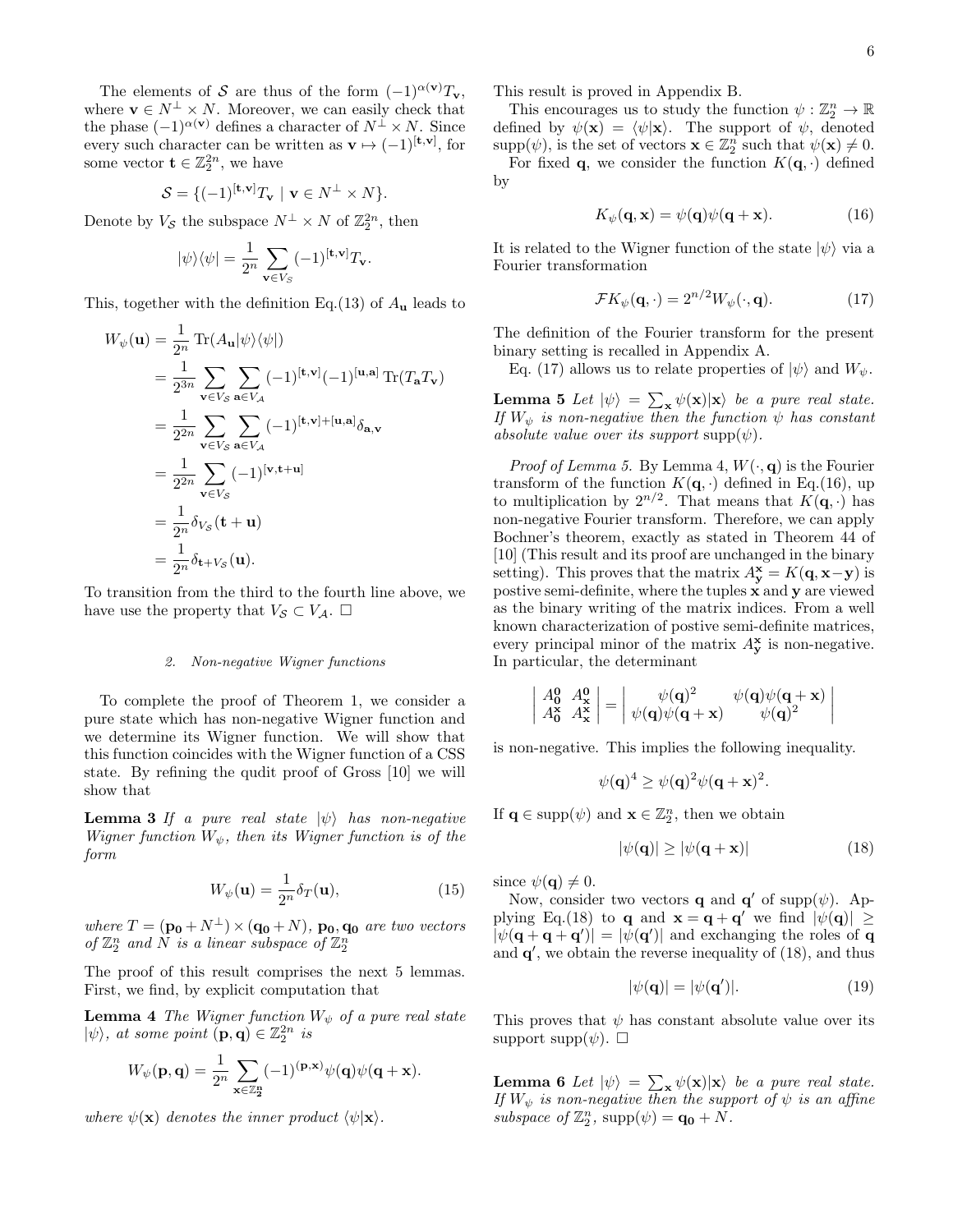*Proof of Lemma 6.* Let  $\mathbf{q}, \mathbf{q} + \mathbf{x}$  and  $\mathbf{q} + \mathbf{y}$  be three vectors in supp $(\psi)$ . We have to show that  $\mathbf{q}+\mathbf{x}+\mathbf{y}$  is also in supp $(\psi)$  (In the qudit case [10], this result is deduced from the qudit version of Eq. (18). This strategy cannot be adapted here since Eq. (18) only involves two vectors q and  $q+x$ .). In order to obtain an equation relating more vectors of  $\mathbb{Z}_2^n$ , we consider the following  $3 \times 3$  principal minor of the matrix  $A_{\mathbf{y}}^{\mathbf{x}}$ , which is also non-negative by Bochner's theorem.

$$
\begin{vmatrix} A_0^0 & A_{\mathbf{x}}^0 & A_{\mathbf{y}}^0 \\ A_0^{\mathbf{x}} & A_{\mathbf{x}}^{\mathbf{x}} & A_{\mathbf{y}}^{\mathbf{x}} \\ A_0^{\mathbf{y}} & A_{\mathbf{y}}^0 & A_{\mathbf{y}}^{\mathbf{y}} \end{vmatrix} \geq 0.
$$

The expansion of this determinant leads to the inequality

$$
\psi(\mathbf{q})^3 \left( \psi(\mathbf{q})^3 + 2\psi(\mathbf{q} + \mathbf{x})\psi(\mathbf{q} + \mathbf{y})\psi(\mathbf{q} + \mathbf{x} + \mathbf{y}) \right) \n- \psi(\mathbf{q})^4 \left( \psi(\mathbf{q} + \mathbf{x})^2 - \psi(\mathbf{q} + \mathbf{y})^2 - \psi(\mathbf{q} + \mathbf{x} + \mathbf{y})^2 \right) \ge 0
$$

By contradiction, assume that  $\psi(\mathbf{q} + \mathbf{x} + \mathbf{y}) = 0$ , then we have

$$
\psi(\mathbf{q})^6 - \psi(\mathbf{q})^4 \psi(\mathbf{q} + \mathbf{x})^2 - \psi(\mathbf{q})^4 \psi(\mathbf{q} + \mathbf{y})^2 \ge 0. \tag{20}
$$

From Lemma 5, the three real numbers  $\psi(\mathbf{q}), \psi(\mathbf{q} + \mathbf{x})$ and  $\psi(\mathbf{q} + \mathbf{v})$  have the same absolute value. Therefore Eq.(20) cannot be satisfied since the three terms of the left hand side are equal and positive. This contradiction implies that  $\psi(\mathbf{q} + \mathbf{x} + \mathbf{y}) \in \text{supp}(\psi)$ . Hence  $\text{supp}(\psi)$  is an affine space:  $\text{supp}(\psi) = \mathbf{q_0} + N$  where  $\mathbf{q_0} \in \mathbb{Z}_2^n$  and N is a linear subspace of  $\mathbb{Z}_2^n$ .  $\square$ 

**Lemma 7** Let  $|\psi\rangle = \sum_{\mathbf{x}} \psi(\mathbf{x})|\mathbf{x}\rangle$  be a pure real state. If  $W_{\psi}$  is non-negative then for every  $\mathbf{q} \in \mathbf{q_0} + N$ , the function  $W_{\psi}(\cdot, \mathbf{q})$  is

$$
W_{\psi}(\cdot, \mathbf{q}) = c\delta_{\mathbf{p_0} + \mathbf{N}^{\perp}},
$$

where  $c = c(\mathbf{q}) \in \mathbb{R}$  and  $\mathbf{p_0} = \mathbf{p_0}(\mathbf{q}) \in \mathbb{Z}_2^n$  may both depend on **q**. Moreover, if  $\mathbf{q} \notin \mathbf{q_0}+N$ , then  $W_{\psi}(\cdot, \mathbf{q}) = 0$ .

*Proof of Lemma 7.* First, we fix a vector  $\mathbf{q} \in \mathbb{Z}_2^n$  and we focus on the support the function  $W_{\psi}(\cdot, \mathbf{q})$ . From Lemma 4, this function satisfies

$$
W_{\psi}(\mathbf{p}, \mathbf{q}) = \frac{1}{2^n} \sum_{\mathbf{x} \in \mathbb{Z}_2^n} (-1)^{(\mathbf{p}, \mathbf{x})} \psi(\mathbf{q}) \psi(\mathbf{q} + \mathbf{x}).
$$

Therefore,  $W_{\psi}(\cdot, \mathbf{q})$  is the zero function when **q** does not belong to the support of  $\psi$ , which is  $\mathbf{q_0} + N$  from Lemma 6.

In what follows, the vector **q** is chosen in  $q_0 + N$ . In the above expression of  $W_{\psi}$ , the term  $\psi(\mathbf{q})\psi(\mathbf{q}+\mathbf{x})$  can be replaced by  $K(\mathbf{q}, \mathbf{x})$ , defined in Eq.(16). The support of the function K is  $\text{supp}(K) = (\mathbf{q_0} + \mathbf{N}) \times \mathbf{N}$  where  $\mathbf{q_0} + \mathbf{N}$  is the support of  $\psi$ . Then, K can be restricted to its support. This gives

$$
W_{\psi}(\mathbf{p}, \mathbf{q}) = \frac{1}{2^n} \sum_{\mathbf{x} \in \mathbf{N}} (-1)^{(\mathbf{p}, \mathbf{x})} K'(\mathbf{q}, \mathbf{x})
$$

where  $K'$  is the restriction of K to its support.

Now note that, for every vector  $\mathbf{q} \in \mathbb{Z}_2^n$ , the function  $W_{\psi}(\cdot, \mathbf{q})$  is constant over the cosets of  $\overline{N}^{\perp}$ . Therefore, this function induces a function  $W_\psi([\cdot], \mathbf{q})$  over  $\mathbb{Z}_2^n/(N^\perp)$ :

$$
W_{\psi}([\cdot], \mathbf{q}) : \mathbb{Z}_2^n / (N^{\perp}) \longrightarrow \mathbb{R}
$$

$$
[\mathbf{p}] = \mathbf{p} + N^{\perp} \longmapsto W_{\psi}(\mathbf{p}, \mathbf{q}).
$$

The space  $\mathbb{Z}_2^n/(N^{\perp})$  is isomorphic to the linear space N. Indeed, the application from  $\mathbb{Z}_2^n$  to the dual  $N^*$  of N, defined by  $\mathbf{x} \mapsto (\mathbf{x}, \cdot)$  induces an isomorphism between  $\mathbb{Z}_2^n/(N^{\perp})$  and  $N^*$ . Thus,  $N^*$  is canonically isomorphic to N.

Up to this isomorphism  $\mathbb{Z}_2^n/(N^{\perp}) \simeq N$ , the functions  $K'(\mathbf{q},.)$  and  $W_{\psi}([\cdot], \mathbf{q})$  are both defined over the same space and  $W_{\psi}([\cdot], \mathbf{q})$  is the Fourier transform of  $K'(\mathbf{q},\cdot)$  up to multiplication by  $2^{n/2}$ , that is  $\mathcal{F}K'(\mathbf{q},\cdot)$  $2^{n/2}W_{\psi}([\cdot], \mathbf{q})$ . Applying F to this equality, we obtain

$$
2^{-n/2}K'(\mathbf{q},\cdot) = \mathcal{F}W_{\psi}([\cdot], \mathbf{q}),
$$

because  $\mathcal F$  is involutive, from Lemma 18 in Appendix A.

The function  $K'(\mathbf{q}, \cdot)$  has constant absolute value over N by Lemma 5, thus we apply the second item of Bochner Theorem (Theorem 44 in [10]) to  $W_{\psi}([\cdot], \mathbf{q})$ . This tells us that  $W_{\psi}(\cdot |, \mathbf{q})$  is orthogonal to its translations, *i.e.* 

$$
\sum_{\bf [p]} W_{\psi}({\bf [p],q}) W_{\psi}({\bf [p]+[t],q}) = 0,
$$

for every  $[\mathbf{t}] \in \mathbb{Z}_2^n/(N^{\perp})$ . A positive function which satisfies this orthogonality condition can be either zero or proportional to an indicator function  $\delta_{\bf [p_0]}$ . But  $W_\psi([\cdot], \mathbf{q})$ cannot be zero. Otherwise  $K(\mathbf{q},\cdot)$  is also the zero function by injectivity of the Fourier transform, and this cannot happen when **q** is chosen in  $\mathbf{q_0} + N$ .  $\Box$ 

The next lemma concludes the proof of Lemma 3.

**Lemma 8** Let  $|\psi\rangle = \sum_{\mathbf{x}} \psi(\mathbf{x}) |\mathbf{x}\rangle$  be a pure real state. If  $W_{\psi}$  is non-negative then  $W_{\psi}$  is of the form

$$
W_{\psi} = \frac{1}{2^n} \delta_{(\mathbf{p_0} + N^{\perp}) \times (\mathbf{q_0} + N)},
$$

where  $\mathbf{p_0}, \mathbf{q_0} \in \mathbb{Z}_2^n$  and N is a linear subspace of  $\mathbb{Z}_2^n$ .

Proof of Lemma 8. From Lemma 7, the global support,  $supp(W_{\psi})$  is the disjoint union

$$
supp(W_{\psi}) = \bigsqcup_{\mathbf{q} \in \mathbf{q_0} + \mathbf{N}} \left( \mathbf{p_0}(\mathbf{q}) + \mathbf{N}^{\perp} \right) \times \{ \mathbf{q} \}. \tag{21}
$$

Our first goal is to prove that  $p_0(q)$  does not depend on q. To this end, it is natural to separate the variables p and **q** in the writing of  $W_{\psi}$  obtained in Lemma 4. This leads to

$$
W_{\psi}(\mathbf{p}, \mathbf{q}) = (-1)^{(\mathbf{p}, \mathbf{q})} \hat{\psi}(\mathbf{p}) \psi(\mathbf{q}), \qquad (22)
$$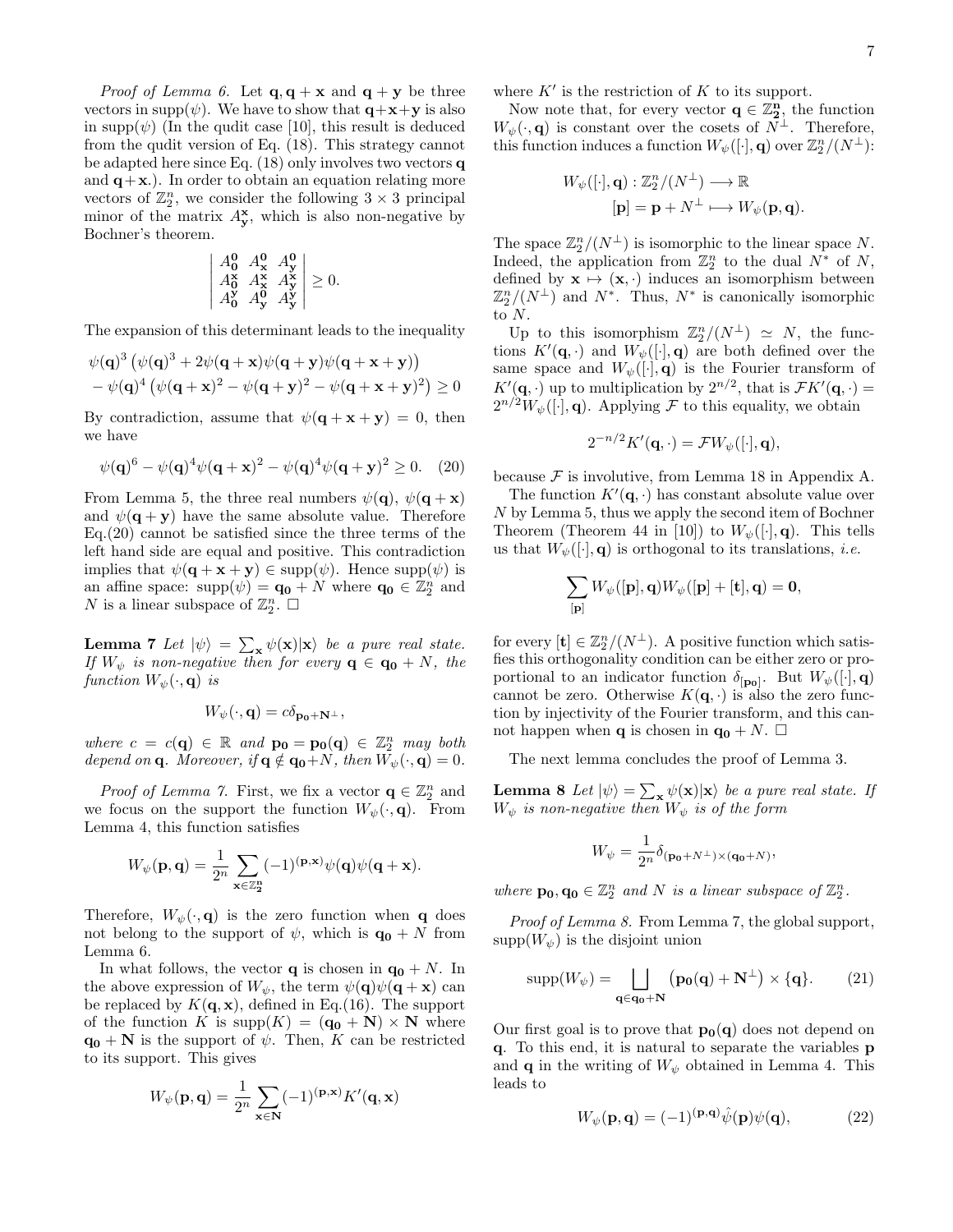where  $\psi$  is the Fourier transform of  $\psi$ . Thus the support of  $W_{\psi}$  is also supp $(W_{\psi}) = \text{supp}(\hat{\psi}) \times \text{supp}(\psi)$ . This can be satisfied if and only if  $\mathbf{p_0}$  is independent of  $\mathbf{q}$ in Eq.(21). This proves that the support of  $W_{\psi}$  is the cartesian product

$$
supp(W_{\psi}) = (\mathbf{p_0} + N^{\perp}) \times (\mathbf{q_0} + N).
$$

Now, let us prove that  $W_{\psi}$  has constant absolute value over its support. Let  $(\mathbf{p}, \mathbf{q}) \in \text{supp}(W_{\psi})$ . Combining Lemma 7 and Eq.(22), we find that the modulus of  $W_{\psi}(\mathbf{p}, \mathbf{q})$  is

$$
|c(\mathbf{q})| = |\hat{\psi}(\mathbf{p})| \cdot |\psi(\mathbf{q})|,
$$

where  $c(\mathbf{q})$  is the constant introduced in Lemma 7. Recall that  $c(\mathbf{q})$  is independent of **p**. We proved in Lemma 5 that  $|\psi(\mathbf{q})|$  is constant, therefore  $|c(\mathbf{q})|$  is also independent of **q**. This proves that |c| is constant over  $supp(\psi)$ . By positivity of  $W_{\psi}$ , we have  $c = |c|$  and

$$
W_{\psi} = c\delta_{(\mathbf{p_0} + N^{\perp}) \times (\mathbf{q_0} + N)},
$$

for some constant  $c \in \mathbb{R}$ .

To conclude the proof it remains to evaluate the value of c. By the normalisation of Property 6. of the Wigner function, it suffices to compute the cardinality of the support of  $W_{\psi}$ . We find  $|\text{supp}(W_{\psi})| = |N^{\perp}| \cdot |N| =$  $2^{n-\dim N} \cdot 2^{\dim N} = 2^n$ , which gives  $c = 1/2^n$ . This concludes the proof.  $\square$ 

#### 3. Proof of Hudson's theorem for rebits

Lemma 2 together with Lemma 3 enable us to prove a rebit version of Hudson's Theorem.

Proof of Theorem 1. Lemma 2 implies that every CSS states has non-negative Wigner function.

Now, consider a pure real state  $|\psi\rangle$  which admits a nonnegative Wigner function. In order to prove that this is a CSS state, it is enough to prove that its Wigner function coincides with the Wigner function of a pure CSS state  $|\varphi\rangle$ . Indeed, since the Wigner function is informationally complete (Property 1.), this implies  $|\psi\rangle = |\varphi\rangle$ . We proved in Lemma 3 that  $W_{\psi}$  can be written

$$
W_\psi = \frac{1}{2^n} \delta_{({\bf p_0}+N^\perp) \times ({\bf q_0}+N)}.
$$

Since  $(\mathbf{p_0} + N^{\perp}) \times (\mathbf{q_0} + N) = \mathbf{t} + V_S$ , where  $\mathbf{t} = (\mathbf{p_0}, \mathbf{q_0})$ and  $V_S = N^{\perp} \times N$ , this is indeed the Wigner function of a CSS state by Lemma 2.  $\square$ 

## C. Covariance of the rebit Wigner function

Our next goal is to demonstrate that the action of CSSness preserving Clifford gates on Wigner functions  $W_{\rho}$ can be understood simply from the action of such gates on the underlying phase space, c.f. Lemma 11 below. To prepare for this result, we make two observations.

**Lemma 9** Let  $g \in G_{CSS}$ . Then, there exists a unique pair  $(F, \mathbf{x})$  composed of a vector  $\mathbf{x} \in \mathbb{Z}_2^{2n}$  and a symplectic matrix  $F \in \mathrm{Sp}_{2n}(\mathbb{Z}_2)$  such that

$$
gT_{\mathbf{a}}g^{\dagger} = (-1)^{[\mathbf{x}, \mathbf{a}]}T_{F\mathbf{a}}, \quad \forall \mathbf{a} \in V_{\mathcal{A}}.
$$
 (23)

The proof of Lemma 9 is given in Appendix C.

Furthermore, the action of a  $g \in G_{CSS}$  on a translation operator  $T_a \in \mathcal{T}$  by conjugation induces a morphism from the CSS Clifford group to the affine group  $\text{AGL}_{2n}(\mathbb{Z}_2)$ . Recall that an affine transformation of  $\mathrm{AGL}_{2n}(\mathbb{Z}_2)$  is an application of the form  $A(F, t) : \mathbf{a} \mapsto F\mathbf{a} + \mathbf{t}$ , where  $F \in GL_{2n}(\mathbb{Z}_2)$  is a linear application and **t** is a vector of  $\mathbb{Z}_2^{2n}$ . In the present work F is often symplectic and this affine map is then called an affine symplectic map. The set of affine symplectic transformations of  $\mathbb{Z}_2^{2n}$  is a subgroup of the affine group denoted  $\text{ASp}_{2n}(\mathbb{Z}_2^{2n})$ .

**Lemma 10** Let  $F$  be the application

$$
\mathcal{F}: G_{CSS} \longrightarrow \mathrm{ASp}_{2n}(\mathbb{Z}_2)
$$

$$
g \longmapsto A(F, \mathbf{t})
$$

such that  $gT_{\bf a}g^{\dagger} = (-1)^{[\bf t, Fa]}T_{F{\bf a}}$ , for all  ${\bf a}$ . Then  ${\cal F}$  is a group morphism.

The proof of Lemma 10 is given in Appendix C. The application  $\mathcal F$  is well defined by unicity in Lemma 9. The translation vector t and the vector x of Lemma 9 are related by the equation  $\mathbf{t} = F\mathbf{x}$ .

We are now ready to state the covariance result.

**Lemma 11** The n-rebit Wigner function  $W$  is covariant under  $G_{CSS}$ , in the sense that for all  $\rho$ , for all  $\mathbf{u} \in \mathbb{Z}_2^{2n}$ , and for all  $g \in G_{CSS}$  it holds that

$$
W_{g^{\dagger}\rho g}(\mathbf{u}) = W_{\rho} \left( \mathcal{F}(g)(\mathbf{u}) \right). \tag{24}
$$

Applying this result to  $g\rho g^{\dagger} = (g^{-1})^{\dagger} \rho g^{-1}$ , we find

$$
W_{g\rho g^{\dagger}}(\mathbf{u}) = W_{\rho} \left( \mathcal{F}(g)^{-1}(\mathbf{u}) \right) = W_{\rho} \left( F^{-1}(\mathbf{u} + \mathbf{t}) \right),
$$

where  $\mathcal{F}(g) = A(F, \mathbf{t}).$ 

*Proof of Lemma 11.* Let  $g \in G_{CSS}$  and let  $\mathcal{F}(g) =$  $A(F, t)$  be its induced affine symplectic map. First, consider the image of  $A_u$  by conjugation by g. Using Eq.(13), we obtain

$$
gA_{\mathbf{u}}g^{\dagger} = \frac{1}{2^n} \sum_{\mathbf{a}\in V_{\mathcal{A}}} (-1)^{[\mathbf{u}, \mathbf{a}]} gT_{\mathbf{a}}g^{\dagger}
$$
  
\n
$$
= \frac{1}{2^n} \sum_{\mathbf{a}\in V_{\mathcal{A}}} (-1)^{[\mathbf{u}, \mathbf{a}]+[\mathbf{t}, F\mathbf{a}]} T_{F\mathbf{a}}
$$
  
\n
$$
= \frac{1}{2^n} \sum_{\mathbf{a}\in V_{\mathcal{A}}} (-1)^{[F\mathbf{u}+\mathbf{t}, F\mathbf{a}]} T_{F\mathbf{a}}
$$
  
\n
$$
= \frac{1}{2^n} \sum_{\mathbf{b}\in V_{\mathcal{A}}} (-1)^{[F\mathbf{u}+\mathbf{t}, \mathbf{b}]} T_{\mathbf{b}}
$$
  
\n
$$
= A_{\mathcal{F}(g)(\mathbf{u})}
$$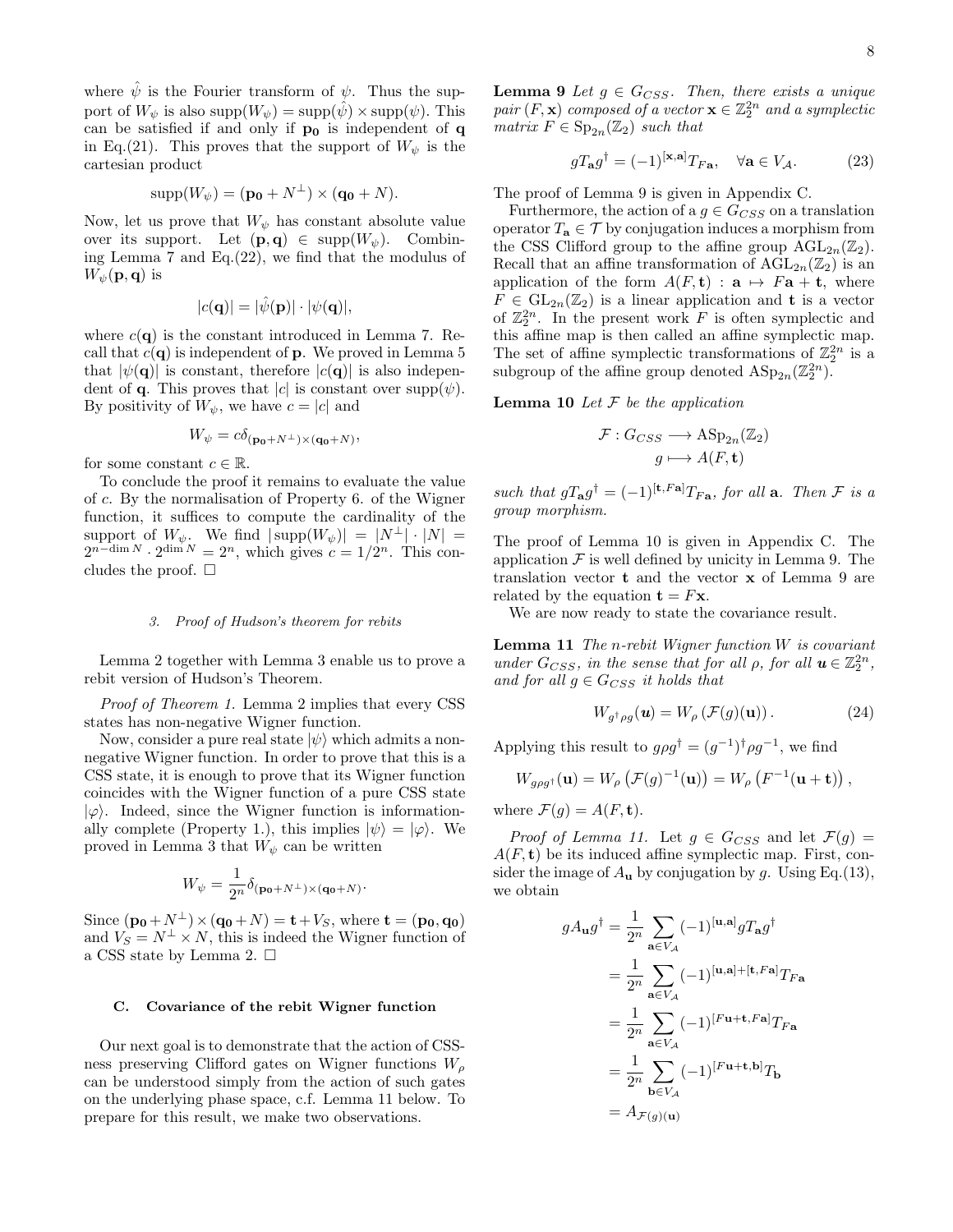where we have used  $[\mathbf{u}, \mathbf{a}] = [F\mathbf{u}, F\mathbf{a}]$  and the fact that F induces a bijection of the set  $V_A$ . This leads to

$$
2^n W_{g^\dagger \rho g}(\mathbf{u}) = \text{Tr}(A_\mathbf{u} g^\dagger \rho g)
$$
  
= 
$$
\text{Tr}(g A_\mathbf{u} g^\dagger \rho)
$$
  
= 
$$
\text{Tr}(A_{\mathcal{F}(g)(\mathbf{u})} \rho)
$$
  
= 
$$
2^n W_\rho(\mathcal{F}(g)(\mathbf{u})),
$$

which proves the covariance.

For  $n \geq 2$ , W is not covariant under all real Clifford operations. As an example, consider  $n = 2$  and  $g = H_1$ , which is real Clifford but not CSS-ness preserving.  $H_1$ converts a Bell state into a 2-qubit graph state. The former has positive and the latter negative Wigner function. Hence,  $H_1$  does not transform  $W$  covariantly.

## D. Efficient simulation of Clifford circuits

An operational justification for emphasizing positivity of Wigner functions is the following result [6] for qudits: Circuits of Clifford gates and stabilizer measurements acting on an initial state with non-negative Wigner function can be efficiently simulated classically. The discrete Hudson's theorem [10] ensures that for pure states, the simulation method based on Wigner functions has the same scope as the Gottesman-Knill theorem. For mixed states it is an extension of that theorem, since not all states with non-negative Wigner function are mixtures of stabilizer states [10].

Here we prove an analogue of the result [6] for the rebit Wigner function  $W$  defined in Eqs. (11), (12).

Theorem 2 Every circuit consisting of CSS-ness preserving Clifford unitaries and measurements, acting on a product state  $\rho = \bigotimes_{i=1}^n \rho_i$  with non-negative Wigner function  $W<sub>\rho</sub>$ , can be efficiently classically simulated.

Proof of Theorem 2. We describe a simulation method based on sampling. For a quantum state  $\rho$  represented by a Wigner function  $W_{\rho}$ , the probability of an outcome s corresponding to the POVM element  $E(s)$  is

$$
P(s) = \sum_{\mathbf{u}} W_{\rho}(\mathbf{u}) W_{E(s)}(\mathbf{u}).
$$

For the allowed observables  $O \in \mathcal{O}$ , the POVM elements  $E(s) = (I + sO)/2$  all have positive Wigner function  $W_{E(s)}$ . Therefore,  $P(s)$  can be efficiently estimated if  $W_{\rho}$ is positive (i.e., is a probability distribution), and can be efficiently sampled from. We show by induction that this is indeed the case for all Wigner functions generated by the above circuits.

First, the initial Wigner function for the state  $\rho(0)$  =  $\rho_1 \otimes \rho_2 \otimes ... \otimes \rho_n$ ,  $W_{\rho(0)} = W_{\rho_1} W_{\rho_2} \cdot ... \cdot W_{\rho_n}$ , can be efficiently sampled from. It is positive, and the  $W_{\rho_i}$  may be sampled from independently, which is efficient.

Now we show that if the Wigner function  $W_{\rho(t)}$  after time step  $t$  can be efficiently sampled from, then so can the Wigner function  $W_{\rho(t+1)}$  after step  $t+1$ . We distinguish two cases: (a)  $\rho(t+1) = g\rho(t)g^{\dagger}$ , with  $g \in G_{CSS}$ , and (b)  $\rho(t+1) \sim \frac{I+sO}{2} \rho(t) \frac{I+sO}{2}$ , with  $O \in \mathcal{O}$ ,  $s = \pm 1$ . (a) Unitary evolution. The Wigner function trans-

forms covariantly under gates  $q \in G_{CSS}$ ,

$$
W_{\rho(t+1)}(F_g \mathbf{u} + \mathbf{t}_g) = W_{\rho(t)}(\mathbf{u}).
$$

Thus, sampling from  $W_{\rho(t+1)}$  can be efficiently reduced to sampling from  $W_{\rho(t)}$ . In particular, gates in  $G_{CSS}$ preserve the positivity of the Wigner function.

(b) Projective measurement. We note

**Lemma 12** The Wigner function of the state  $\rho'$  of the system after measuring  $T_a \in \mathcal{O}$  with the outcome  $s \in$  $\{\pm 1\}$  is

$$
W_{\rho'}(\mathbf{u}) = \begin{cases} \frac{1}{2} \left( W_{\rho}(\mathbf{u}) + W_{\rho}(\mathbf{u} + \mathbf{a}) \right) & \text{if } s \cdot (-1)^{[\mathbf{u}, \mathbf{a}]} = 1\\ 0 & \text{else} \end{cases}
$$

where  $\rho$  is the state before measurement. In particular, measurements of observables in  $\mathcal O$  preserve the positivity of the Wigner function of the system.

 $W_{\rho(t+1)}$  is sampled from as follows. Repeat: (1) Call the sampling routine for  $W_{\rho(t)}$ , which returns a  $\mathbf{u} \in V$ . (2) Report the measurement outcome  $s = (-1)^{[\mathbf{u}, \mathbf{a}]}$ . (3) Flip a fair coin, and, depending on the outcome, report u or  $\mathbf{u} + \mathbf{a}$  as sample from  $W_{\rho(t+1)}$ .

This concludes the proof of Theorem 2, subject to the proof of Lemma 12.  $\square$ 

Remark 1: The locality of the initial state,  $\rho(0)$  =  $\rho_1 \otimes \rho_2 \otimes \ldots \otimes \rho_n$  is of no physical significance. It is just one possible way to ensure that the positive  $W_{\rho(0)}$  can be efficiently sampled from by a classical algorithm.

Remark 2: The present simulation method is similar to its qudit counterpart [21], but a difference occurs in measurement. Here, mere positivity of the effect  $W_{E(s)}$  and positivity of  $W_{\rho_{\text{in}}}$  for the input state  $\rho_{\text{in}}$  do not imply positivity of the Wigner function  $W_{\rho_{\text{out}}}$  for the output state  $\rho_{\text{out}}$ . Example: The two-rebit state  $\rho = (I + X_1 Z_2)/4$ has positive Wigner function, and the POVM-element  $(I + Z_1 X_2)/2$  is also positively represented. However, the state after measurement, a pure stabilizer state with stabilizer group  $S = \langle X_1 Z_2, Z_1 X_2 \rangle$ , has negative Wigner function. Note that  $Z_1X_2 \notin \mathcal{O}$ .

*Proof of Lemma 12.* For all  $T_a \in \mathcal{A}, T_y \in \mathcal{O}$ , it holds that

$$
\text{if } [T_{\mathbf{a}}, T_{\mathbf{y}}] = 0 \text{, then } T_{\mathbf{a}} T_{\mathbf{y}} = T_{\mathbf{a} + \mathbf{y}}.\tag{25}
$$

This is a consequence of all  $T_y \in \mathcal{O}$  being entirely of X-type or Z-type (by definition of  $\mathcal{O}$ ).

We define the set  $\mathcal{A}_{\mathbf{y}}$  as  $\mathcal{A}_{\mathbf{y}} = \{T_{\mathbf{a}} \in \mathcal{A} | [\mathbf{a}, \mathbf{y}] = 0\}$ . It has the property that

$$
T_{\mathbf{y}}\mathcal{A}_{\mathbf{y}} = \mathcal{A}_{\mathbf{y}}.\tag{26}
$$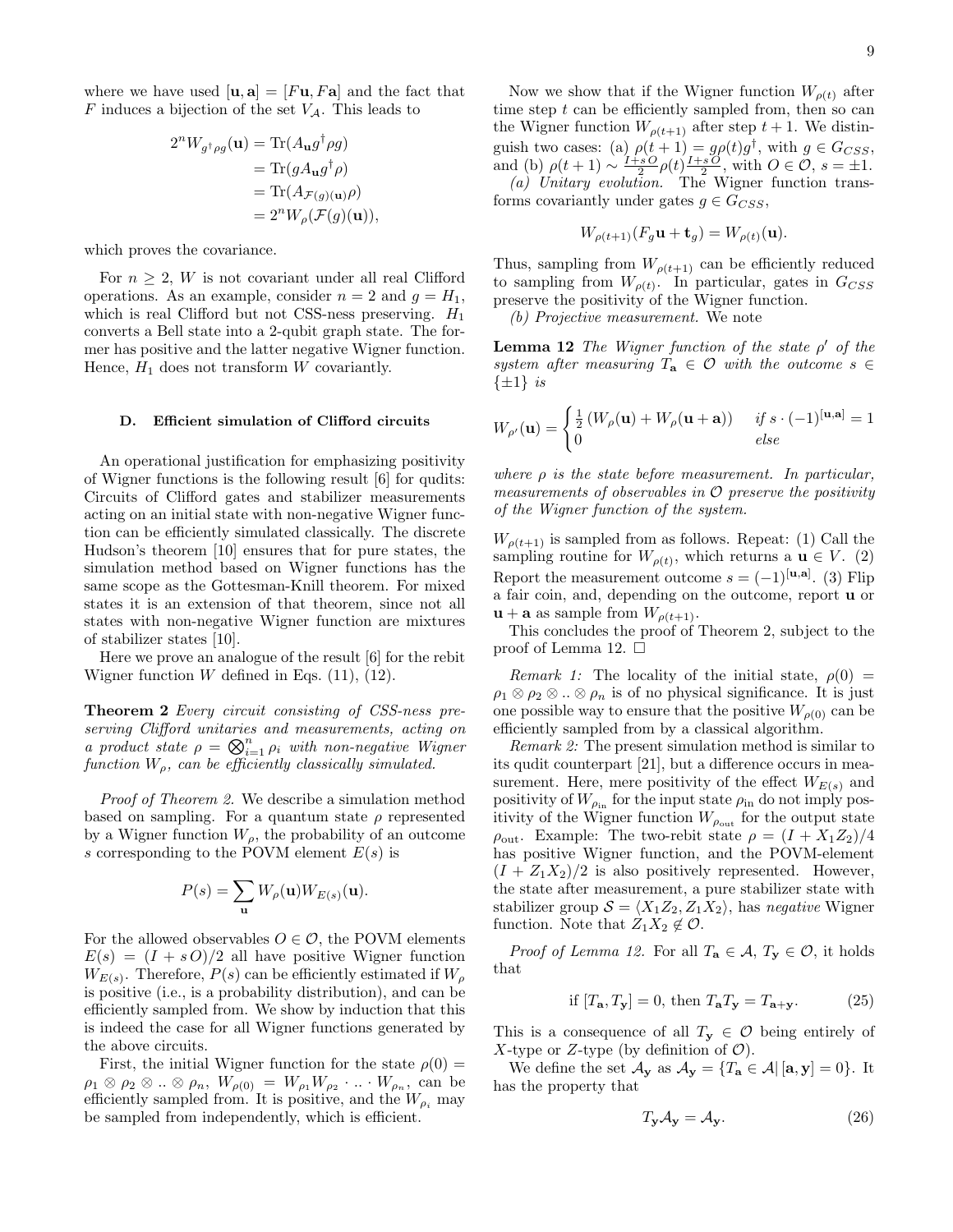Eq. (26) holds because  $[T_{\mathbf{a}}, T_{\mathbf{y}}] = 0 \Leftrightarrow [T_{\mathbf{y}} T_{\mathbf{a}}, T_{\mathbf{y}}] = 0$ , and Eq. (25)  $(T_yT_a \in \mathcal{A}$ , i.e., has the right sign).

Now, the update  $W_{\rho} \mapsto W_{\rho'}$  under measurement of the observable  $T_{\mathbf{y}} \in \mathcal{O}$ , with outcome  $s = \pm 1$ , is

$$
W_{\rho'}(\mathbf{u}) \sim \frac{1}{2^n} \text{Tr}\left(A_\mathbf{u} \frac{I + s\,T_\mathbf{y}}{2} \rho \frac{I + s\,T_\mathbf{y}}{2}\right)
$$
  
=  $\frac{1}{2^{2n}} \text{Tr}\left(\frac{I + s\,T_\mathbf{y}}{2} T_\mathbf{u} \left[\sum_{T_\mathbf{a} \in \mathcal{A}} T_\mathbf{a}\right] T_\mathbf{u}^\dagger \frac{I + s\,T_\mathbf{y}}{2} \rho\right)$   
=  $\frac{1}{2^{2n}} \text{Tr}\left(T_\mathbf{u} \frac{I + s(-1)^{[\mathbf{u}, \mathbf{y}]} T_\mathbf{y}}{2} \left[\sum_{T_\mathbf{a} \in \mathcal{A}_{\mathbf{y}}} T_\mathbf{a}\right] T_\mathbf{u}^\dagger \rho\right)$   
=  $\frac{1}{2^{2n}} \frac{1 + s(-1)^{[\mathbf{u}, \mathbf{y}]}}{2} \text{Tr}\left(T_\mathbf{u} \left[\sum_{T_\mathbf{a} \in \mathcal{A}_{\mathbf{y}}} T_\mathbf{a}\right] T_\mathbf{u}^\dagger \rho\right)$   
=  $\frac{\delta_{s, (-1)^{[\mathbf{u}, \mathbf{y}]}}}{2^{n+1}} \text{Tr}\left([A_\mathbf{u} + T_\mathbf{y} A_\mathbf{u} T_\mathbf{y}]\rho\right)$   
=  $\frac{\delta_{s, (-1)^{[\mathbf{u}, \mathbf{y}]}}}{2} (W_\rho(\mathbf{u}) + W_\rho(\mathbf{u} + \mathbf{y})).$ 

When transitioning from the third to the fourth line above, we used the property Eq. (26).  $\Box$ 

## V. CONTEXTUALITY

### A. Scope of hidden variable models for rebit QCSI

A quantum-mechanical setting comprising quantum states and measurements is said to be contextual if it cannot be described by any non-contextual hidden variable model. For the rebit scheme of quantum computation by state injection considered here, we first need to determine the scope of the phenomenology that any purported non-contextual HVM must reproduce.

The set of quantum states is unrestricted. The candidate HVM must yield the correct measurement statistics for any real quantum state. However, the observables which can be measured in rebit QCSI, and the sets of observables which can be measured jointly, are restricted. To analyze the situation, we first discuss a few examples, and then impose a general criterion.

First, the set of observables which can be physically measured in rebit QCSI is  $\mathcal{O} = \{X(\mathbf{a}_X), Z(\mathbf{a}_Z)\}\$ . The candidate HVM therefore needs to correctly reproduce the probabilities of measurement outcomes for all observables  $O \in \mathcal{O}$ , and furthermore the correct joint outcome probability distributions for any number of commuting observables in  $\mathcal{O}$ .

But there is more. For example, consider the two-rebit observable  $X_1Z_2$ , which is in the set A but not in O. The measurement outcome of  $X_1Z_2$  can be obtained by measuring the commuting observables  $X_1, Z_2 \in \mathcal{O}$ , and then post-processing the outcomes. Therefore, a measurement of  $X_1Z_2$  can be reduced to measurements of observables in  $\mathcal{O}$ . The same holds for all observables in  $\mathcal{A}$ . We therefore require that any candidate HVM must reproduce the correct measurement statistics for all observables in A.

We now turn to the simultaneous measurement of compatible observables. Continuing with the above example, it is possible to simultaneously measure the pair of observables  $\{X_1, X_1Z_2\}$ , namely by the same operations that measured  $X_1Z_2$  alone.

Now, is it possible to simultaneously measure the commuting observables  $X_1Z_2$  and  $Z_1X_2$ ? In the setting of rebit QCSI, this is not the case. The measurement of  $X_1Z_2$  necessitates the measurement of  $X_1$  and  $Z_2$  separately. Since these observables do not commute with  $Z_1X_2$ , a subsequent measurement of  $Z_1X_2$  is no longer guaranteed to reveal the original value. Thus, commuting observables in  $A$  need not be simultaneously measurable in the same way as commuting observables in  $\mathcal{O}$ .

Based on the phenomenology discussed above, we adopt the following operational criterion to define the scope of hidden variable models:

Criterion 1 Be M a set of commuting observables. Any hidden variable model describing M must correctly predict the joint probability distribution  $p_M$  of measurement outcomes, if for all observables  $O \in M$  the outcomes can be simultaneously obtained from measurements on a single copy of the given quantum state.

We denote by M the set of measurement settings  $M \subset \mathcal{A}$ admitted by Criterion 1. Given a quantum state  $\rho$  and a set M of compatible observables, we denote by  $p_{M,\rho}$ the probability distribution for measurement outcomes corresponding to M.

Definition 1 A hidden variable model describing the physical setting  $(\rho, \mathcal{M})$  consists of  $(a)$  a non-empty set S of internal states, (b) a probability distribution q over S, and (c) conditional probabilities  $p(\mathbf{s}_M|\mathbf{u})$ ,  $\mathbf{u} \in \mathcal{S}$ , for outcomes  $s_M = (s_1, s_2, \ldots, s_{|M|})$  of measurements in M,  $M \in \mathcal{M}$ , such that

(i) For every  $u \in S$ , all observables  $O \in A$  have definite values,  $\lambda_u(O) = \pm 1$ , and for all  $M \in \mathcal{M}$ 

$$
p(\mathbf{s}_M|\mathbf{u}) = \prod_{i \mid O_i \in M} \delta_{s_i, \lambda_u(O_i)}.
$$
 (27)

(ii) For all  $M \in \mathcal{M}$ , all triples of commuting observables  $A, B, AB \in \langle M \rangle$ , and all  $u \in S$ , the value assignments are consistent,

$$
\lambda_u(AB) = \lambda_u(A)\lambda_u(B). \tag{28}
$$

(iii) Given the quantum state  $\rho$ , the probability distribution  $q_{\rho}$  reproduces all probability distributions of measurement outcomes; i.e.

$$
p_{M,\rho}(\mathbf{s}_M)=\sum_{\mathbf{u}\in\mathcal{S}}p(\mathbf{s}_M|\mathbf{u})q_{\rho}(\mathbf{u}),\qquad(29)
$$

for all  $M \subset \mathcal{M}$ , and all values of  $s_M$ .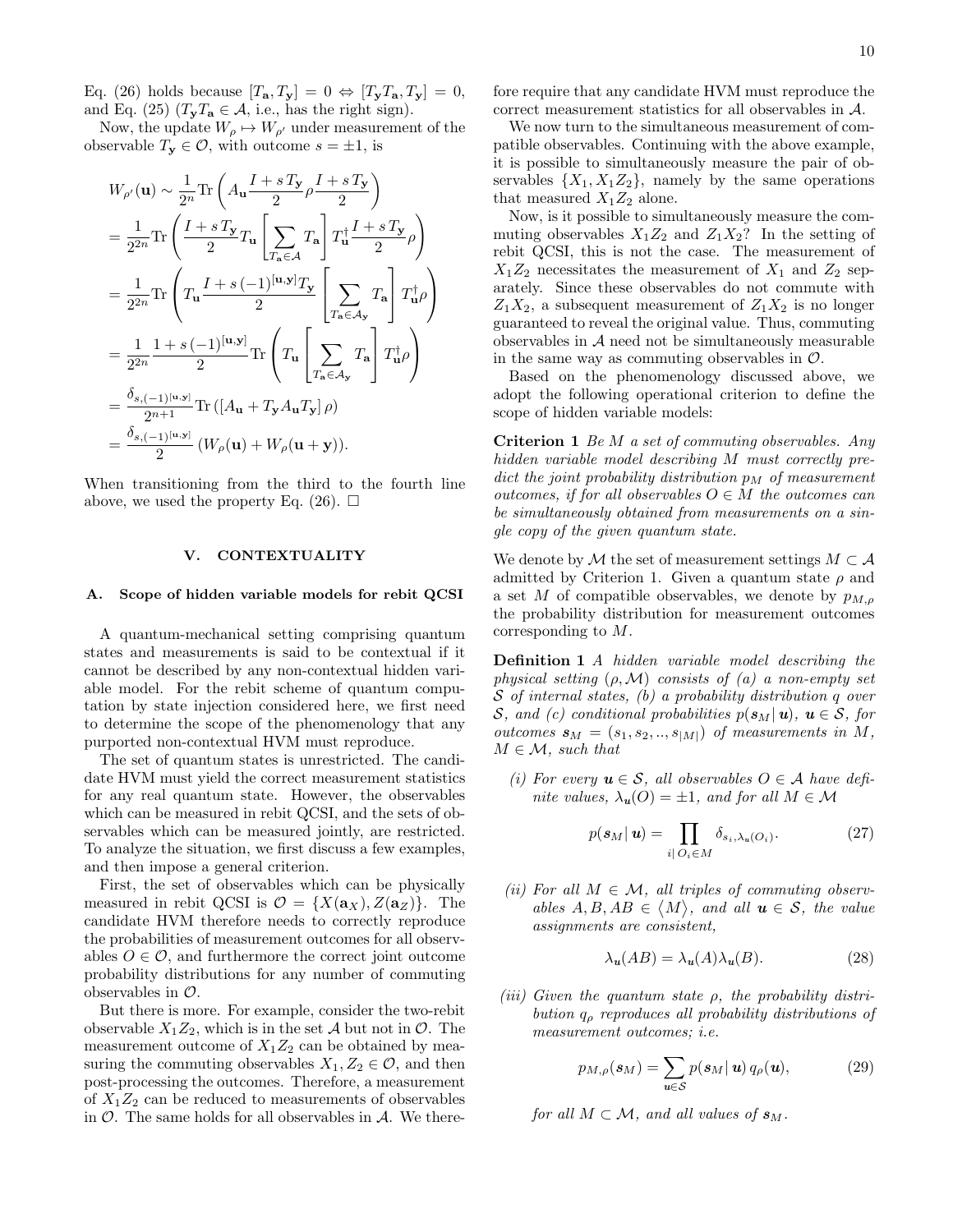In Sections VB and VC below, we derive necessary and sufficient conditions for the existence of a hidden variable model over  $M$ , or, the other way around, for contextuality. These conditions are expressed in terms of the rebit Wigner function.

We conclude this section with a characterization of the sets  $M \in \mathcal{M}$  of simultaneously measurable observables in QCSI that are admitted by Criterion 1.

**Lemma 13** Be  $M \subset \mathcal{A}$  a set of commuting observables. Then,  $M \in \mathcal{M}$  if and only if  $T_aT_b = T_{a+b}, \forall T_a, T_b \in M$ .

Remark 3: What is excluded here is the possibility of  $T_{\mathbf{a}}T_{\mathbf{b}} = -T_{\mathbf{a}+\mathbf{b}}.$ 

*Proof of Lemma 13.* "If": Assume that a set  $M \subset \mathcal{A}$ has the property that  $T_{\mathbf{a}}T_{\mathbf{b}} = T_{\mathbf{a}+\mathbf{b}}$  for all  $T_{\mathbf{a}}$ ,  $T_{\mathbf{b}} \in M$ . Since  $T_{\mathbf{a}+\mathbf{b}} = (-1)^{\mathbf{a}_X \cdot \mathbf{b}_Z} T_{\mathbf{a}} T_{\mathbf{b}}$ , it follows that  $\mathbf{a}_X \cdot \mathbf{b}_Z =$  $\mathbf{a}_Z \cdot \mathbf{b}_X = 0 \pmod{2}$ , for all  $T_{\mathbf{a}}$ ,  $T_{\mathbf{b}} \in M$ .

Therefore, for all  $T_{\mathbf{a}} \in M$ , the operators  $X(\mathbf{a}_X)$  and  $Z(\mathbf{a}_Z)$  commute with all of M and among themselves. They thus generate a CSS stabilizer

$$
S = \langle X(\mathbf{a}_X), Z(\mathbf{a}_Z) | T_\mathbf{a} \in M \rangle.
$$

By construction,  $M \subset S$ . Therefore, the measurement outcomes for all observables  $O \in M$  can be obtained by measuring the set of observables  $\{X(\mathbf{a}_X), Z(\mathbf{a}_Z)| T_{\mathbf{a}} \in$  $M$   $\subset \mathcal{O}$ , and subsequent classical processing. The set M thus satisfies Criterion 1.

"Only if": Since physical measurements are restricted to observables on  $\mathcal{O}$ , the only way of measuring an observable  $T_a \in \mathcal{A}$  is to separately measure its Xpart  $X(\mathbf{a}_X)$  and Z-part  $Z(\mathbf{a}_Z)$ , and then post-process the measurement outcomes. We assume that for a given set  $M = \{T_a\} \subset \mathcal{A}$  Criterion 1 holds. Then,  $[X(\mathbf{a}_X), Z(\mathbf{b}_Z)] = 0$ , for all  $T_\mathbf{a}, T_\mathbf{b} \in M$ , or, equivalently,  $\mathbf{a}_X \cdot \mathbf{b}_Z = 0$ , for all  $T_\mathbf{a}, T_\mathbf{b} \in M$ . Since  $T_{\mathbf{a}+\mathbf{b}} = (-1)^{\mathbf{a}_X \cdot \mathbf{a}_Z} T_{\mathbf{a}} T_{\mathbf{b}}$ , it follows that  $T_{\mathbf{a}+\mathbf{b}} = T_{\mathbf{a}} T_{\mathbf{b}}$ for all  $T_{\mathbf{a}}, T_{\mathbf{b}} \in M$ .  $\square$ 

For an illustration of Lemma 13, we previously argued that  $X_1Z_1$  and  $Z_1X_2$  cannot be simultaneously measured in rebit QCSI;  $\{X_1Z_1, Z_1X_2\} \notin \mathcal{M}$ . Lemma 13 detects this as follows: If  $T_a = X_1 Z_2$  and  $T_b = Z_1 X_2$  then  $T_{\mathbf{a}+\mathbf{b}} = -Y_1Y_2$ , and therefore  $T_{\mathbf{a}+\mathbf{b}} = -T_{\mathbf{a}}T_{\mathbf{b}}$ .

## B. A necessary condition for contextuality

**Theorem 3** The setting  $(\rho, \mathcal{M})$  is contextual only if  $W_{\rho} < 0.$ 

*Proof of Theorem 3.* If  $W_{\rho} > 0$  then  $W_{\rho}$  is a valid noncontextual HVM for the setting  $(\rho, \mathcal{M})$ . To verify this claim, we need to check that if  $W_{\rho} > 0$  then  $W_{\rho}$  provides the constructs (a) - (c) required in Definition 1, and that the conditions (i) - (iii) therein are satisfied.

A projective measurement of a set  $M \in \mathcal{M}$  of commuting observables is represented by POVM elements  $E(\mathbf{s}_M)$ ,

$$
E(\mathbf{s}_M) = \prod_{i|T_{\mathbf{a}(i)} \in M} \frac{I + s_i T_{\mathbf{a}(i)}}{2},\tag{30}
$$

and  $s_i = \pm 1$ , for all i. With Eq. (14), the probability of obtaining the outcomes  $s_M$  in the measurement of the set of observables M is

$$
p_{M,\rho}(\mathbf{s}_M) = \text{Tr}(E(\mathbf{s}_M)\rho) = 2^n \sum_{\mathbf{u} \in V} W_{E(\mathbf{s}_M)}(\mathbf{u}) W_{\rho}(\mathbf{u}).
$$

We thus identify (a)  $V = S$ , (b)  $W_{\rho} = q$ , and (c)  $2^nW_{E(s_M)}(\mathbf{u}) = p(s_M|\mathbf{u})$ , for all  $\mathbf{u}$ .  $V = \mathbb{Z}_2^{2n}$  is a valid state space and  $W_{\rho}$  a valid probability distribution, since by assumption  $W_{\rho} > 0$ .

It remains to show that  $W_{E(\mathbf{s}_M)} > 0$  for all  $M \in \mathcal{M}$ . First, we compute  $W_{E(s)}$  for  $E(s) = \frac{I + sT_a}{2}$  and  $T_a \in \mathcal{A}$ . Using the orthogonality relation  $\text{Tr}(T_{\mathbf{a}}\tilde{T}_{\mathbf{b}}) = 2^{n}\delta_{\mathbf{a},\mathbf{b}}$ , we find that  $2^nW_{E(s)}(\mathbf{u}) = \delta_{s,(-1)^{[\mathbf{u},\mathbf{a}]}}$ . Thus, for all observables  $T_a \in \mathcal{A}$  and all states  $\mathbf{u} \in V$ , we obtain the value assignment

$$
\lambda_{\mathbf{u}}(T_{\mathbf{a}}) = (-1)^{[\mathbf{u}, \mathbf{a}]}.
$$
 (31)

We now generalize the above computation of the Wigner function of effects from the observables in  $A$  to all sets  $M \in \mathcal{M}$  of measurements. To this end, we note that by Lemma 13 the POVM elements  $E(\mathbf{s}_M)$  of Eq. (30) can be rewritten as

$$
E(\mathbf{s}_M) = \frac{1}{2^{|M|}} \left( \sum_{N \subset M} \left[ \prod_{T_{\mathbf{a}(i)} \in N} s_i \right] T_{\sum_{T_{\mathbf{a}(i)} \in N} \mathbf{a}(i)} \right).
$$

Hence we obtain

$$
2^{n}W_{E(\mathbf{s}_{M})}(\mathbf{u}) = \prod_{i|T_{\mathbf{a}(i)} \in M} \delta_{s_{i}, (-1)^{[\mathbf{u}, \mathbf{a}(i)]}}.
$$
 (32)

Thus,  $2^nW_{E(s_M)}$  does indeed represent conditional probabilities, as required for  $2^nW_{E(s_M)}(\mathbf{u}) = p(s_M|\mathbf{u}).$ 

Regarding (i), the assignment of Eq. (31) demonstrates that for all states  $u \in S$ , all observables in A have definite values, as required. Furthermore, for this value assignment, the expression Eqs. (32) for the conditional probability  $p(\mathbf{s}_M|\mathbf{u})$  matches the required expression Eq. (27).

Regarding (ii), the value assignment Eq. (31) leads to the constraints

$$
\lambda_{\mathbf{u}}(T_{\mathbf{a}+\mathbf{b}})=\lambda_{\mathbf{u}}(T_{\mathbf{a}})\lambda_{\mathbf{u}}(T_{\mathbf{b}}), \ \forall \mathbf{u}\in \mathcal{S}, \forall T_{\mathbf{a}}, T_{\mathbf{b}}, T_{\mathbf{a}+\mathbf{b}}\in \mathcal{A}.
$$

Since, by Lemma 13,  $T_{\mathbf{a}+\mathbf{b}} = T_{\mathbf{a}}T_{\mathbf{b}}$  for all  $T_{\mathbf{a}}$ ,  $T_{\mathbf{b}}$ ,  $T_{\mathbf{a}+\mathbf{b}} \in$  $\langle M \rangle$ , the value assignments of Eq. (31) are consistent for all  $M \in \mathcal{M}$ .

Finally, condition (iii) is satisfied by construction of the Wigner function.

We have thus shown that if  $W_{\rho} > 0$  then  $W_{\rho}$  provides a non-contextual HVM for the setting  $(\rho, \mathcal{M})$ . The claim follows by negation of this statement.  $\square$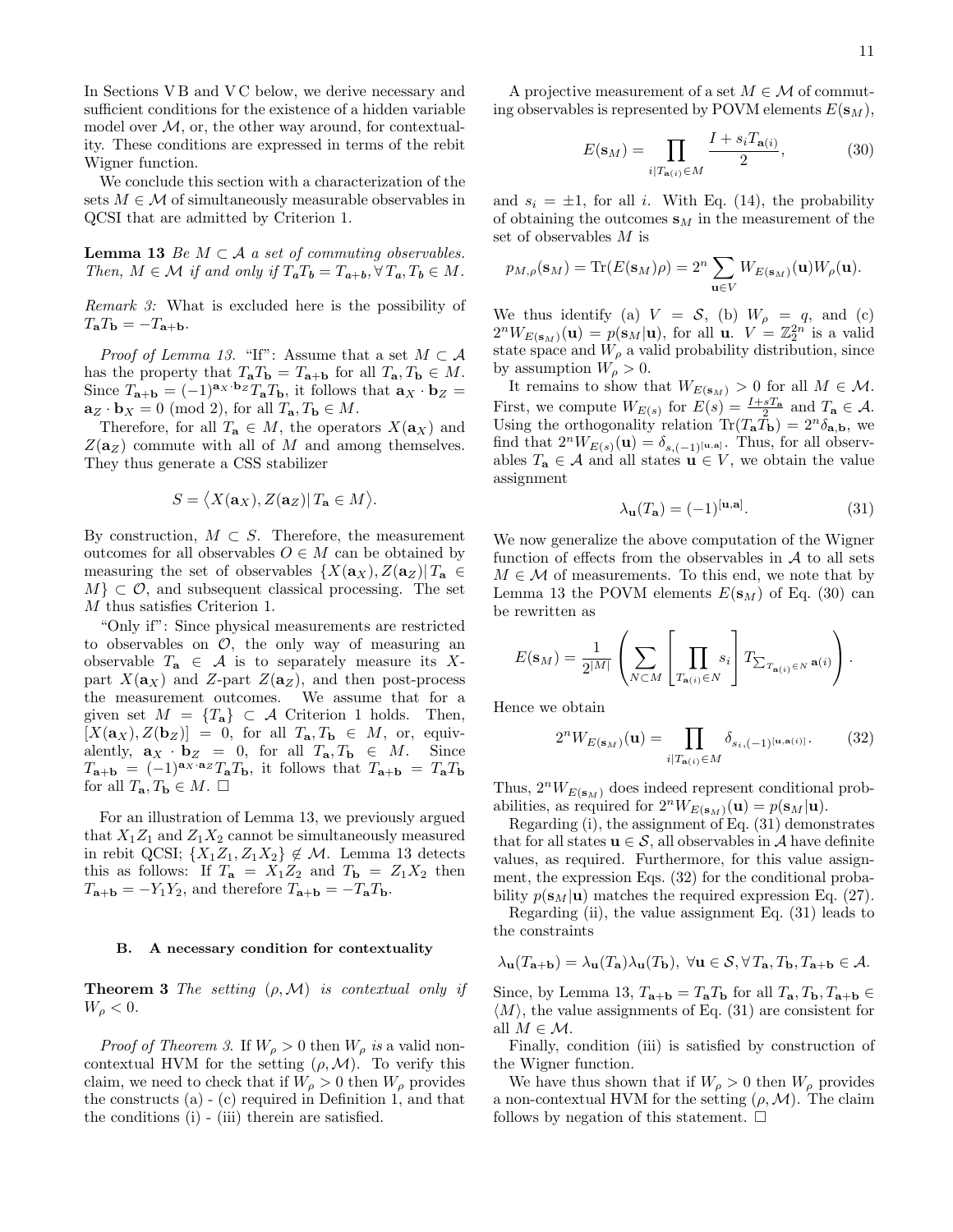## C. A sufficient condition for contextuality

**Theorem 4** The n-rebit setting  $(\rho, \mathcal{M})$  is contextual if there exists a maximal isotropic subspace  $U \subset \mathbb{Z}_2^{2n}$  and a vector  $\nu \in \mathbb{Z}_2^{2n}$  such that

$$
\sum_{\pmb{v}\in U}W_\rho(\pmb{v}+\nu)<0.
$$

Comparing Theorems 3 and 4, we find that our necessary and sufficient conditions for contextuality do not match. This indicates the possibility of a Wigner-negative noncontextual phase. Such a phase does indeed exist, as we show later.

To prove Theorem 4, we construct a family of witness functions  $W$  which can detect contextuality. Each such function is based on an isotropic subspace  $U \subset \mathbb{Z}_2^{2n}$  with a basis  $\mathcal{B}(U) = {\mathbf{a}(1), \mathbf{a}(2), \dots, \mathbf{a}(m)}$ , and can be evaluated on points  $\mathbf{x} \in \mathbb{Z}_2^m$ , for any density operator  $\rho$ . Namely, we define

$$
\mathcal{W}_{\rho}^{\mathcal{B}(U)}(\mathbf{x}) = \left\langle \sum_{\mathbf{z} \in \mathbb{Z}_2^m} \left[ \prod_{i=1}^m (-1)^{z_i x_i} \right] T_{\sum_i z_i \mathbf{a}(i)} \right\rangle_{\rho} . \tag{33}
$$

**Lemma 14** The setting  $(\rho, \mathcal{M})$  is contextual if there exists an isotropic subspace  $U \subset \mathbb{Z}_2^{2n}$  such that  $\mathcal{W}_{\rho}^{\mathcal{B}(U)} < 0$ .

Proof of Lemma 14. We prove the converse statement, namely that if  $(\rho, \mathcal{M})$  is non-contextual then  $\mathcal{W}_{\rho}^{\mathcal{B}(U)} > 0$ for all isotropic subspaces  $U \in \mathbb{Z}_2^{2n}$  and all bases thereof.

Assume there exists a non-contextual HVM describing the setting  $(\rho, \mathcal{M})$ . Then, by property (i) of Definition 1, the states of this HVM must have definite values  $\pm 1$  for all observables in  $A$ . Furthermore, for any state **u** of the HVM, these values must satisfy the consistency condition (ii) of Definition 1.

Specifically, the set  $M = \{Z(\mathbf{a}_Z) | a_{\mathbf{Z}} \in \mathbb{Z}_2^n\}$  satisfies Criterion 1. Therefore by Property (ii) of Def. 1,  $\lambda_{\mathbf{u}}(T_{(\mathbf{a}_Z,0)}) = \lambda_{\mathbf{u}}(Z(\mathbf{a}_Z)) = \prod_{i \mid [\mathbf{a}_Z]_i = 1} \lambda_{\mathbf{u}}(Z_i)$ . Likewise,  $\lambda_{\mathbf{u}}(T_{(0,\mathbf{a}_X)}) = \lambda_{\mathbf{u}}(X(\mathbf{a}_X)) = \prod_{i | [\mathbf{a}_X]_i = 1} \lambda_{\mathbf{u}}(X_i).$ Analogously, for any  $T_{(a_Z, a_X)} \in \mathcal{A}$ , the set  $M =$  ${T<sub>(**a**<sub>Z</sub>,0), T<sub>(0,**a**<sub>X</sub>), T<sub>(**a**<sub>Z</sub>,**a**<sub>X</sub>)}</sub></sub></sub>$  satisfies Criterion 1, since by definition of A the Pauli operators  $T_{(a_Z,0)}, T_{(0,a_X)}$  commute, and  $T_{(a_Z,0)}T_{(0,a_X)} = T_{(a_Z,a_X)}$ . Therefore, by Eq. (28),  $\lambda_{\mathbf{u}}(T_{(\mathbf{a}_z,\mathbf{a}_x)}) = \lambda_{\mathbf{u}}(T_{(\mathbf{a}_z,0)}) \lambda_{\mathbf{u}}(T_{(0,\mathbf{a}_x)})$ .

Combining the above three relations, we find that for all  $T_{\mathbf{a}} \in \mathcal{A}$ , the value  $\lambda(T_{\mathbf{a}})$  follows from the values  $\lambda(X_i)$ ,  $\lambda(Z_i)$  assigned to the local observables  $X_i$  and  $Z_i$ , for  $i = 1, \ldots, n$ . We may write this as

$$
\lambda_{\mathbf{u}}(T_{\mathbf{a}}) = (-1)^{[\mathbf{u}, \mathbf{a}]}, \ \forall \mathbf{u} \in \mathcal{S}, \tag{34}
$$

and  $S = \mathbb{Z}_2^{2n}$ . We find that the same relation Eq. (31) which held for HVMs derived from the Wigner function holds for all non-contextual HVMs.

As a consequence, for all  $u \in S$ , it holds that

$$
\lambda_{\mathbf{u}}(T_{\mathbf{a}+\mathbf{b}}) = \lambda_{\mathbf{u}}(T_{\mathbf{a}}) \lambda_{\mathbf{u}}(T_{\mathbf{b}}), \ \forall T_{\mathbf{a}}, T_{\mathbf{b}}, T_{\mathbf{a}+\mathbf{b}} \in \mathcal{A}.
$$

We rewrite this condition as

$$
\lambda_{\mathbf{u}}\left(T_{\mathbf{a}+\mathbf{b}}\right) = \lambda_{\mathbf{u}}\left(T_{\mathbf{a}}\right)\lambda_{\mathbf{u}}\left(T_{\mathbf{b}}\right), \ \forall T_{\mathbf{a}}, T_{\mathbf{b}} \in \mathcal{A}, \ [T_{\mathbf{a}}, T_{\mathbf{b}}] = 0. \tag{35}
$$

We now evaluate the witness  $\mathcal{W}_{\rho}^{\mathcal{B}(U)}(\mathbf{x})$  under the assumption of a non-contextual HVM. Assuming the system is in the state  $u \in S$  of the HVM, and using the property Eq. (35), the witness of Eq. (33) becomes

$$
\mathcal{W}^{\mathcal{B}(U)}(\mathbf{x}) = \sum_{\mathbf{z} \in \mathbb{Z}_2^m} \left[ \prod_{i=1}^m (-1)^{z_i x_i} \right] \lambda_{\mathbf{u}}(T_{\sum_i z_i \mathbf{a}(i)})
$$
  
\n
$$
= \sum_{\substack{\mathbf{z} \in \mathbb{Z}_2^m \\ \mathbf{z} = 1}} \prod_{i=1}^m ((-1)^{x_i} \lambda_{\mathbf{u}}(T_{\mathbf{a}(i)}))^{z_i}
$$
  
\n
$$
= \prod_{i=1}^m 1 + (-1)^{x_i} \lambda_{\mathbf{u}}(T_{\mathbf{a}(i)})
$$
  
\n
$$
\geq 0.
$$

In transitioning from the first to the second line above, we have used the property that  $U = \text{span}(\{\mathbf{a}(i)\})$  is isotropic, such that Eq. (35) can be applied.

As a result of the above inequality, for any probability distribution  $q_\rho$  over S, the prediction of any noncontextual HVM is

$$
\mathcal{W}^{\mathcal{B}(U)} \geq 0,
$$

for all isotropic subspaces  $U \subset \mathbb{Z}_2^{2n}$ . The negation of this statement proves the claim.  $\square$ 

We now relate the witnesses  $W$  to the rebit Wigner function.

**Lemma 15** Consider an isotropic subspace  $U \subset \mathbb{Z}_2^{2n}$ with basis  $\mathcal{B}(U) = {\mathbf{a}(1), \mathbf{a}(2), \dots, \mathbf{a}(m)}$ , and a set  $\tilde{\mathcal{B}} =$  ${\bf \{b(1), b(2), .., b(m)}\}$  such that  ${\bf \left[a(i), b(j)\right] = \delta_{ij}}$  for all  $i, j = 1, ..., m$ . For every  $\eta(x) = \sum_i x_i \mathbf{a}(i) \in U$ , denote by  $\overline{\eta}(\boldsymbol{x})$  the vector  $\overline{\eta}(\boldsymbol{x}) = \sum_{i} x_i \boldsymbol{b}(i) \in \mathbb{Z}_2^{2n}$ . Then,

$$
\mathcal{W}^{\mathcal{B}(U)}_{\rho}(\eta(\textbf{\textit{x}})) = 2^m \sum_{\textbf{\textit{v}} \in U^{\perp}} W_{\rho}(\textbf{\textit{v}} + \overline{\eta}(\textbf{\textit{x}})).
$$

Proof of Lemma 15. We may rewrite the witness function W defined in Eq. (33) in terms of  $\eta$ ,  $\overline{\eta}$  as

$$
\mathcal{W}_{\rho}^{\mathcal{B}(U)}(\eta) = \left\langle T_{\overline{\eta}} \left( \sum_{\mathbf{u} \in U} T_{\mathbf{u}} \right) T_{\overline{\eta}}^{\dagger} \right\rangle_{\rho} . \tag{36}
$$

We may further rewrite this expression as

$$
\mathcal{W}_{\rho}^{\mathcal{B}(U)}(\eta) = \frac{2^m}{2^{2n}} \left\langle T_{\overline{\eta}} \left[ \sum_{\mathbf{v} \in U^{\perp}} T_{\mathbf{v}} \left( \sum_{\mathbf{u} \in \mathbb{Z}_2^{2n}} T_{\mathbf{u}} \right) T_{\mathbf{v}}^{\dagger} \right] T_{\overline{\eta}}^{\dagger} \right\rangle_{\rho}
$$
  
= 
$$
\frac{2^m}{2^n} \left\langle T_{\overline{\eta}} \left[ \sum_{\mathbf{v} \in U^{\perp}} T_{\mathbf{v}} A_0 T_{\mathbf{v}}^{\dagger} \right] T_{\overline{\eta}}^{\dagger} \right\rangle_{\rho}
$$
  
= 
$$
2^m \sum_{\mathbf{v} \in U^{\perp}} W_{\rho}(\mathbf{v} + \overline{\eta}),
$$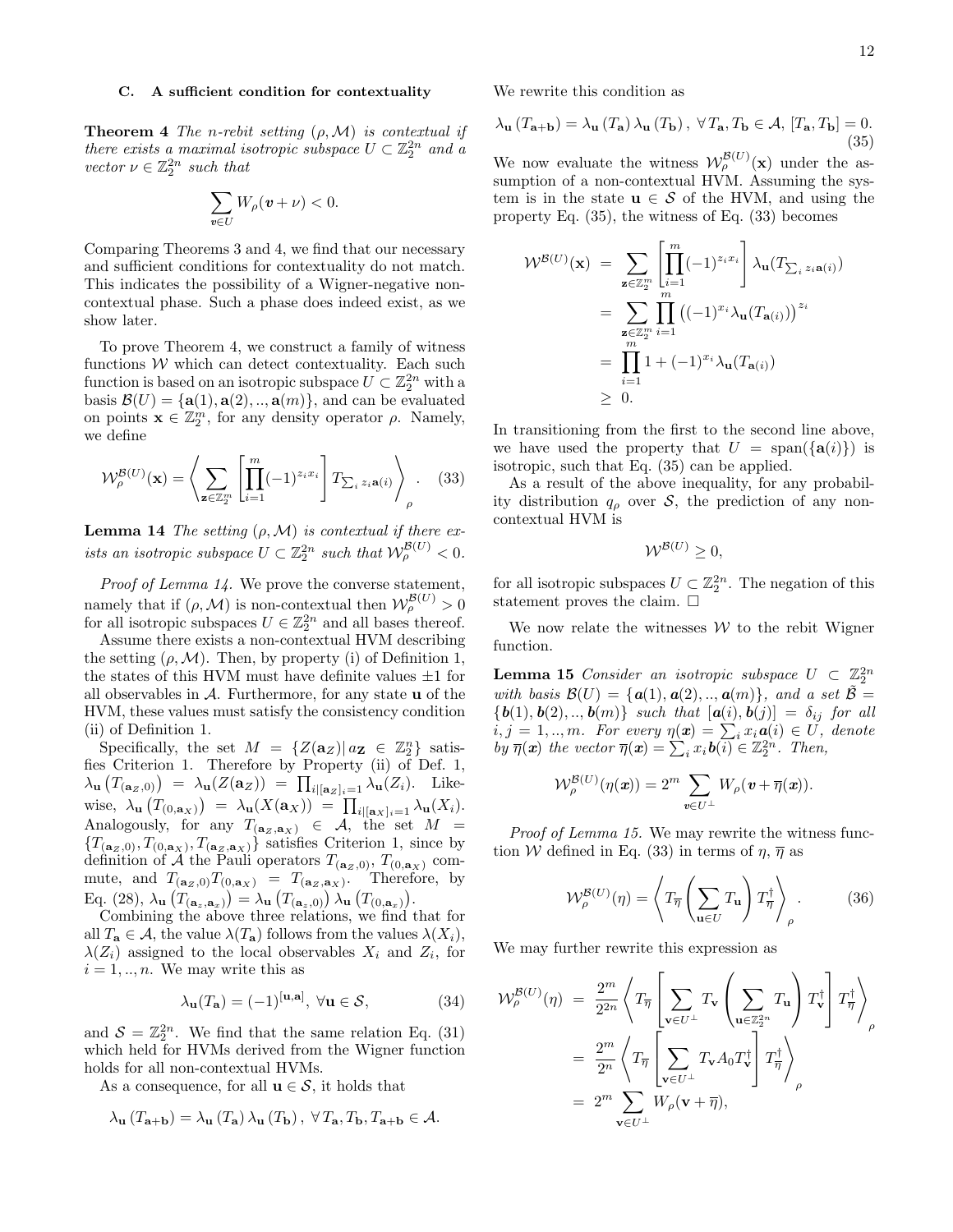which demonstrates the claimed relation. In transitioning from the second to the third line above, we have used the fact that  $\rho$  is real, and thus Tr  $T_a \rho = 0$ , for all a with  $(\mathbf{a}_X, \mathbf{a}_Z) \mod 2 = 1. \Box$ 

Proof of Theorem 4. The combined conclusion of Lemmas 14 and 15 is that the *n*-rebit setting  $(\rho, \mathcal{M})$  is contextual if there exists an isotropic subspace  $U \subset \mathbb{Z}_2^{2n}$  with orthogonal complement  $U^{\perp}$  and a vector  $\nu \in \mathbb{Z}_2^{\tilde{2}n}$  such that

$$
\sum_{\mathbf{v}\in U^{\perp}} W_{\rho}(\mathbf{v}+\nu) < 0. \tag{37}
$$

We can further simplify this condition. Suppose that  $\sum_{\mathbf{v}\in U^{\perp}}W_{\rho}(\mathbf{v}+\nu)\geq 0$  holds for all  $\nu\in\mathbb{Z}_{2}^{2n}$  when U is maximally isotropic in  $\mathbb{Z}_2^{2n}$ . Then the same holds for all isotropic subspaces of  $\mathbb{Z}_2^{2\tilde{n}}$ . To verify this claim, consider a maximally isotropic space  $U$  and an isotropic subspace  $\tilde{U}$  of U. Then, there exists a space  $\overline{U} \subset \mathbb{Z}_2^{\tilde{2}n}$  such that  $\tilde{U}^{\perp} = U^{\perp} \oplus \overline{U}$ . Hence,

$$
\sum_{\mathbf{v}\in\tilde{U}^{\perp}}W_{\rho}(\mathbf{v}+\nu)=\sum_{\mathbf{v}'\in\overline{U}}\left(\sum_{\mathbf{v}\in U^{\perp}}W_{\rho}(\mathbf{v}'+\mathbf{v}+\nu)\right).
$$

If every term in brackets on the rhs is  $> 0$ , so is the lhs. Since every isotropic  $\hat{U}$  can be embedded in a maximally isotropic  $U$ , the above claim follows. That is, we may restrict the condition Eq. (37) to maximally isotropic subspaces U. In those cases,  $U^{\perp} = U$ , which yields the condition stated in Theorem 4.  $\Box$ 

#### D. When is the sufficient condition tight?

Below we demonstrate that Wigner function negativity is necessary and sufficient for contextuality on all states that are diagonal in a real stabilizer basis.

Fig. 1 shows two extremal situations in the application of Theorems 3, 4. An example for where the necessary and sufficient conditions for contextuality match, i.e. where Wigner function negativity is both necessary and sufficient for contextuality, is the family of two-rebit states

$$
\rho(a, b) = \frac{(I + a XZ)(I + b ZX)}{4}.
$$
 (38)

In this case, the conditions of Theorems 3 and 4 for contextuality both read

$$
1 + \alpha a + \beta b - \alpha \beta ab < 0,
$$

for all combinations of  $\alpha, \beta = \pm 1$ . The corresponding phase diagram is depicted in Fig. 1a. The physical states fill the square with  $|a|, |b| \leq 1$ . The corners of that square represent the joint eigenstates of the Pauli operators XZ and  $ZX$ , and they sit deep in the contextual phase. This



FIG. 1: Phase diagram for the families of states Eq. (38) and (39). Medium shade: the physical states, dark shade: the states classified as non-contextual by Theorem 3. (a)  $\rho(a, b)$ with  $a, b \in \mathbb{R}$ . (b)  $\tilde{\rho}(x, y)$  with  $x, y \in \mathbb{R}$ . The states classified as contextual by Theorem 4 lie outside the square of  $|x|, |z|$ 1, and are thus not physical.

fits with our earlier observation that the commuting observables  $XZ$  and  $ZX$  cannot be simultaneously measured in rebit QCSI. Hence their joint eigenstates cannot be prepared by the restricted gates.

The opposite extreme is represented by the general one-rebit state

$$
\tilde{\rho}(x,z) = \frac{I + x X + z Z}{2}.
$$
\n(39)

The corresponding phase diagram is depicted in Fig. 1b. The set of physical states is constrained by  $x^2 + z^2 \leq 1$ . By Theorem 3,  $\tilde{\rho}(x, z)$  is non-contextual if  $|x| + |z| \leq 1$ , and, by Theorem 4, contextual if  $|x| > 1 \vee |z| > 1$ . We thus find that not a single physical one-rebit state can be classified as guaranteed contextual by Theorem 4.

But this is not a failure of Theorem 4 to get traction. For single qubits, non-contextual HVMs can be constructed [2], [14], and they imply non-contextual HVMs for single rebits as a special case. The states  $\tilde{\rho}(x, y)$  with  $x^2 + z^2 \leq 1$  and  $|x| + |z| > 1$  are thus negatively represented but non-contextual. This example settles to the negative the question of whether Wigner function negativity and contextuality are the same for rebits.

The former example generalizes as follows.

Lemma 16 Be  $\rho$  a state diagonal in a real stabilizer eigenbasis. Then,  $\rho$  is contextual if and only if  $W_{\rho} < 0$ .

*Proof of Lemma 16.* Denote by  $S_U = \{T_v | v \in U\} \subset \mathcal{A}$ the stabilizer in whose joint eigenbasis the state  $\rho$  is diagonal; i.e., the corresponding maximal isotropic subspace U is such that  $T_{\mathbf{v}} \rho T_{\mathbf{v}}^{\dagger} = \rho$  for all  $\mathbf{v} \in U$ .

Then, by covariance of the Wigner function under translations,

$$
W_{\rho}(\nu) = W_{T_{\mathbf{v}}\rho T_{\mathbf{v}}^{\dagger}}(\nu) = W_{\rho}(\mathbf{v} + \nu), \ \ \forall \mathbf{v} \in U.
$$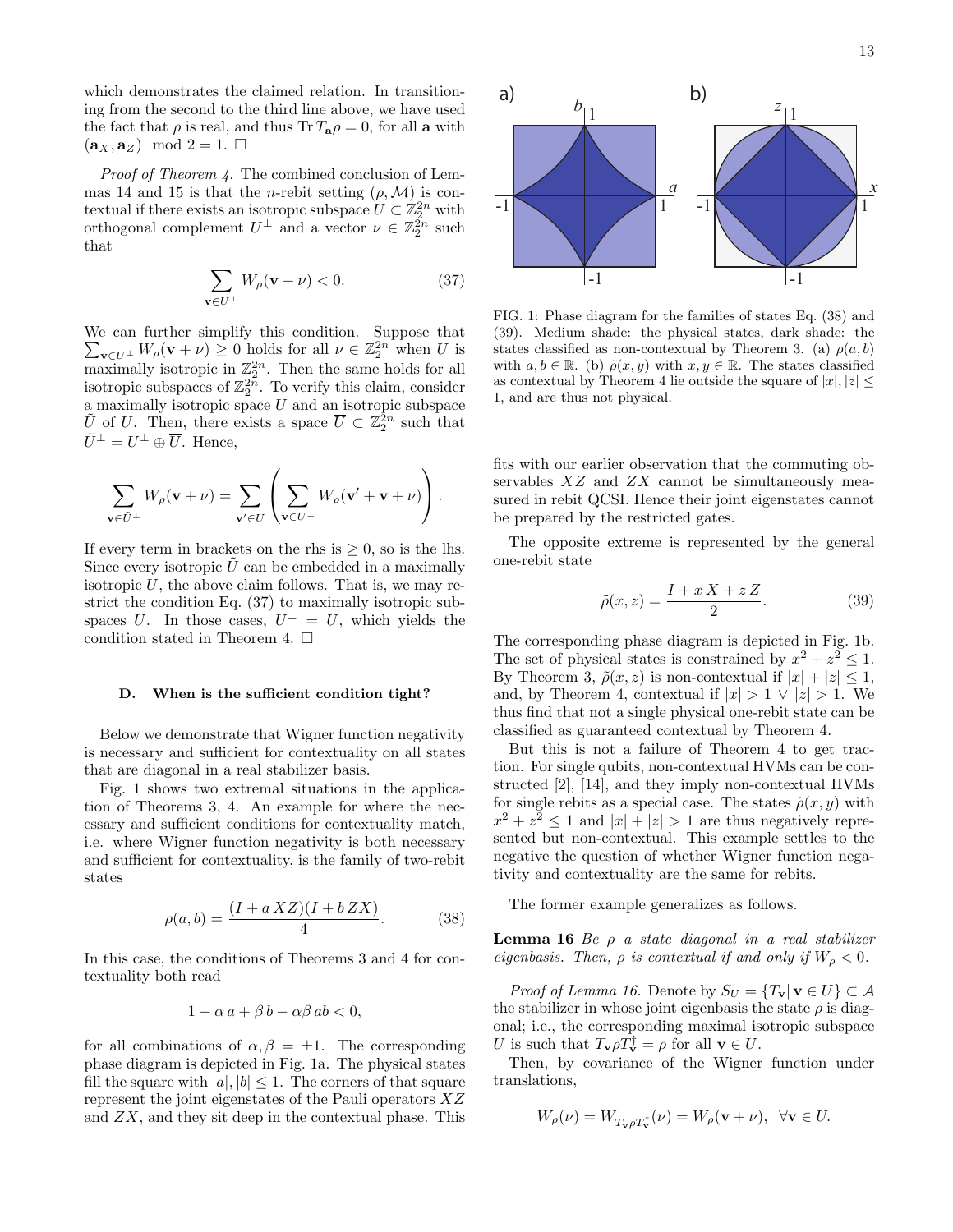In this case, the expression on the lhs of the condition in Theorem 4 simplifies to

$$
\sum_{\mathbf{v}\in U}W_{\rho}(\mathbf{v}+\nu)=2^{n}W_{\rho}(\nu).
$$

And thus, Theorem 4 itself simplifies to the statement that if  $W_{\rho}(\nu) < 0$  for some  $\nu \in \mathbb{Z}_2^{2n}$  then  $\rho$  is contextual. This combined with Theorem 3 proves the claim.  $\Box$ 

To summarize, unlike for qudits in odd prime dimension [4], for rebits contextuality and Wigner function negativity are not the same. Yet they coincide on all states that are diagonal in a real stabilizer basis. However, note that the definition of contextuality in [4] is different from ours. Specifically, in [4], one-qudit states can be classified as contextual based on two-qudit measurements of the given state and a completely depolarized ancilla.

## VI. CONTEXTUALITY AND NEGATIVITY IN QUANTUM COMPUTATION

#### A. Resources

We are now prepared to establish contextuality and Wigner function negativity as necessary resources for universality of QCSI on rebits.

Theorem 5 In quantum computing via state injection on rebits, contextuality of the initial state is necessary for computational universality.

## Furthermore,

Corollary 1 In quantum computing via state injection on rebits, Wigner function negativity of the initial state is necessary for computational universality.

Corollary 1 is the combination of Theorems 3 and 5.

In preparation for the proof of Theorem 5, we note that the witness functions  $W^{\mathcal{B}(U)}$  transform covariantly under CSS-ness preserving unitaries, similar to the Wigner function. Namely, every CSS-ness preserving unitary g can be written as  $g = T_{\mathbf{a}} g_F$ , where  $g_F T_{\mathbf{b}} g_F^{\dagger} = T_{F\mathbf{b}}$  for all  $T_{\mathbf{b}} \in \mathcal{A}$ , and  $[F\mathbf{b}, F\mathbf{c}] = [\mathbf{b}, \mathbf{c}]$  for all  $\mathbf{b}, \mathbf{c} \in V$ . Then, using the form Eq. (36) of the contextuality witnesses,

$$
\mathcal{W}_{\rho}^{\mathcal{B}(U)}(\eta) = \mathcal{W}_{g^{-1}\rho g}^{F^{-1}\mathcal{B}(U)}(\eta + \overline{\mathbf{a}}). \tag{40}
$$

On the r.h.s.,  $F^{-1}\mathcal{B}(U)$  is again the basis of an isotropic subspace, since  $F, F^{-1}$  preserve the commutation relations. In result, for two density matrices  $\rho$  and  $\rho'$  related by a CSS-ness preserving Clifford unitary, if there is a witness W that evaluates to x on  $\rho$  then there is a witness W' that evaluates to the same value x on  $\rho'$ .

Proof of Theorem 5. If the discussed computational scheme is universal, it must in particular be capable of executing an encoded Hadamard gate. In turn, the encoded Hadamard gate can be used to convert an encoded Bell state (a CSS state) into an encoded graph state  $|\overline{G}_2\rangle$ with stabilizer  $\langle \overline{XZ},\overline{ZX}\rangle$ . We are using the encoding of n qubits into  $n + 1$  rebits by Rudolph and Grover stated in Eq. (5),

$$
\sum_{k} r_{k} e^{i\phi_{k}} |k\rangle \longrightarrow \sum_{k} r_{k} |k\rangle \otimes (\cos \phi_{k} |0\rangle_{A} + \sin \phi_{k} |1\rangle_{A}).
$$

For this encoding, for all qubits  $i = 1..n$  we have

$$
\overline{X}_i = X_i, \ \overline{Z}_i = Z_i, \ \overline{Y}_i = Y_i \otimes Y_A. \tag{41}
$$

With  $iI = iY_A$ , this is compatible with the Pauli multiplication table  $\overline{Y} = \overline{iZX} = \overline{iI}\,\overline{X}\,\overline{Z}.$ 

All observables in  $A$  have an even number of Y's, and therefore

$$
\overline{T} = T, \quad \forall T \in \mathcal{A}.\tag{42}
$$

For the state  $|\overline{G}_2\rangle$ , the contextuality witness based on the operators  $T_{\mathbf{a}} = XZ$  and  $T_{\mathbf{b}} = ZX$  is negative, namely

$$
\mathcal{W}_{|\overline{G}_2\rangle}^{\{\mathbf{a},\mathbf{b}\}}((1,1)) = \langle \overline{G}_2 | I - X_1 Z_2 - Z_1 X_2 - Y_1 Y_2 | \overline{G}_2 \rangle = -2. \tag{43}
$$

For two-dimensional isotropic subspaces  $U, -2$  is the most negative value that a witness  $\mathcal{W}^{\mathcal{B}(U)}$  can yield. The final state  $|\overline{G}_2\rangle$  thus reveals contextuality maximally.

We now prove that also the initial state fed into the computation must reveal contextuality maximally. The proof is by induction. We consider the circuit which created the state  $|\overline{G}_2\rangle$ , and assume the gates are performed sequentially, one in each step  $m$ . We show that if the state  $\rho(m)$  after step m reveals contextuality maximally then so does the state  $\rho(m-1)$  after step  $m-1$ . That is, if there exists a witness W such that  $W_{\rho(m)}(\eta) = -2$  then there exists another witness  $\mathcal{W}'$ such that  $\mathcal{W}'_{\rho(m-1)}(\eta') = -2.$ 

For the gates in the circuit, we distinguish between unitaries and projective measurements. Case i: the gate in step  $m$  is a unitary. Then, by construction of the computational scheme, the gate is a CSS-ness preserving Clifford unitary. Then, the claim of the induction step follows from the covariance of the witness functions, Eq. (40).

Case ii: The gate in step  $m$  is a projective measurement. Then, by construction of the computational scheme, it is the measurement of an observable  $T_c \in \mathcal{O}$ . Let the witness for the state  $\rho(m)$  be constructed from the isotropic subspace spanned by  $\{a(m), b(m)\}\$ , such that  $\mathcal{W}_{q(m)}^{\{\mathbf{a}(m),\mathbf{b}(m)\}}$  $\rho_{\rho(m)}^{(\mathbf{a}(m),\mathbf{b}(m))}(\eta) = -2$ , for some  $\eta$ . There are two sub-cases to consider.

Case ii/a:  $T_c$  commutes with both  $T_{a(m)}$  and  $T_{b(m)}$ . Then the value of the witness  $W^{\{\mathbf{a}(m),\mathbf{b}(m)\}}(\eta)$  is the same for  $\rho(m)$  and  $\rho(m-1)$ , hence  $\rho(m-1)$  reveals contextuality maximally.

Case  $ii/b$ :  $T_c$  does not commute with both  $T_{a(m)}$ and  $T_{\mathbf{b}(m)}$ . Then,  $T_{\mathbf{c}}$  anti-commutes with two of the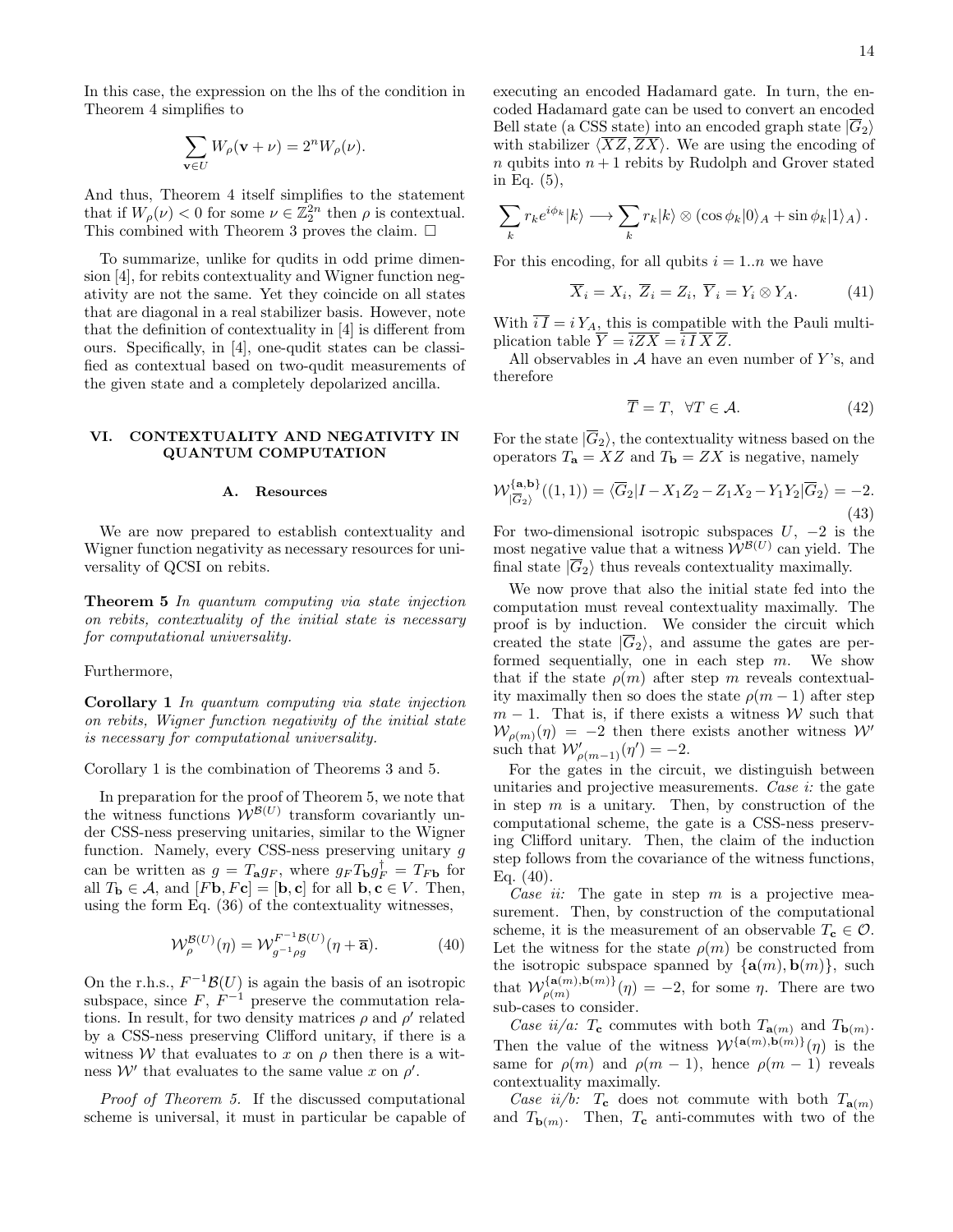three operators  $T_{\mathbf{a}(m)}$ ,  $T_{\mathbf{b}(m)}$ ,  $T_{\mathbf{a}(m)+\mathbf{b}(m)}$ , and commutes with the third. Wlog assume  $T_c$  anti-commutes with  $T_{\mathbf{a}(m)}$  and  $T_{\mathbf{b}(m)}$ , and commutes with  $T_{\mathbf{a}(m)+\mathbf{b}(m)}$ . Then,  $\langle T_{\mathbf{a}(m)} \rangle_{\rho(m)} = \langle T_{\mathbf{b}(m)} \rangle_{\rho(m)} = 0$ . The witness for the state  $\rho(m)$  therefore reduces to  $\mathcal{W}_{\rho(m)}^{\{\mathbf{a}(m),\mathbf{b}(m)\}}$  $\rho(m)$ ,  $\rho(m)$   $\eta$  =  $\langle I \pm T_{\mathbf{a}(m)+\mathbf{b}(m)} \rangle_{\rho(m)} \geq 0$ . This contradicts the induction assumption. Hence, case ii/b cannot occur.

Thus, irrespective of whether a given step in the circuit is a unitary transformation or a projective measurement, if the state after completing the step witnesses contextuality with the maximum negative value, so does the state before the step. By induction, the state before the first gate, i.e. the injected state, witnesses contextuality.  $\Box$ 

## B. Coping with Mermin's square

Mermin's square [14] provides a beautifully simple proof of the Kochen-Specker theorem [3] in dimension four and higher, but for the programme of establishing contextuality of magic states as a quantum computational resource it poses a problem. Namely, the square can be converted into a contextuality witness of CSW type [17] for which all two-qubit states come out contextual [4]. But if contextuality is generic, then it is not a resource.

In more general terms, Mermin's square exhibits the phenomenon of state-independent contextuality. It represents an obstacle to viewing contextuality as a resource possessed by some quantum states but not others.

When restricting to Pauli observables, state-independent contextuality only occurs in Hilbert spaces of even dimension [23], and therefore was not an issue in [4]. However, in the present situation, the Hilbert space dimension is even, and furthermore, by a simple local rotation, Mermin's square can be embedded into real quantum mechanics,



Since, as in qudit QCSI, also in rebit QCSI contextuality is attributed to quantum states, state-independent contextuality seems likely to cause difficulty. Yet, in Theorem 5 we established contextuality of magic states as a necessary resource. We thus have to explain why Mermin's square, and more generally the phenomenon of state-independent contextuality, did in fact not void the contextuality-as-resource viewpoint.

To do so, we revisit the results established in Section V. First, by Theorem 3, states with non-negative Wigner function are non-contextual. Hence contextuality is not generic, as required for a resource.

Next, we consider the rotated Mermin square, Eq. (44). For all columns and all rows except the bottom one, the belonging observables pairwise commute and generate a stabilizer group of CSS type. They can therefore be simultaneously measured in rebit QCSI. The measurement outcomes  $\pm 1$  must multiply to  $+1$  in each of these contexts, which is implied by the identities among the observables,  $X_1 \cdot X_2 \cdot X_1 X_2 = +I$  etc.

For the bottom row, the belonging observables  $XZ$ ,  $ZX$  and  $-YY$  still commute and thus generate a stabilizer group, but this group is not of CSS type. As discussed at the beginning of Section V, these observables cannot be simultaneously measured in rebit QCSI. Therefore, the pre-determined measurement outcomes  $\lambda(XZ)$ ,  $\lambda(ZX)$ ,  $\lambda(-YY)$  need not satisfy the constraint  $\lambda(XZ)\lambda(ZX)\lambda(-YY) = -1$  implied by the operator relation  $XZ \cdot ZX \cdot (-YY) = -I$ . Therefore,  $\lambda(\cdot) = +1$ for all observables in the rotated Mermin square is a consistent value assignment w.r.t. rebit QCSI. The algebraic contradiction vanishes because we have effectively removed the bottom row from the diagram (44).

This situation is handled by our definitions as follows: By Criterion 1,  $\{XZ, ZX, -YY\} \notin \mathcal{M}$ , c.f. Lemma 13. Therefore,  $\lambda_{\mathbf{u}}(XZ)\lambda_{\mathbf{u}}(ZX)\lambda_{\mathbf{u}}(-YY) = -1$  is not required by Definition 1 of a non-contextual HVM (c.f. condition (ii)).

Generalizing the above observation, the phenomenon of state-independent contextuality does not come into play for the present setting of QCSI, even if it does exist for systems of rebits. The reason is the restriction of the physically measurements to observables in  $\mathcal{O}$ , the set of pure- $X$  and pure- $Z$  Pauli operators.

Lemma 17 Consider a system of n rebits where the measurable observables are restricted to the set  $\mathcal{O}$ . Then, the set  $S$  of consistent value assignments of a noncontextual HVM,  $\lambda_{\mathbf{u}} : \mathcal{A} \to \{\pm 1\}, \forall \mathbf{u} \in \mathcal{S}, \text{ is non-empty.}$ 

Thus, there is no state-independent contextuality in rebit QCSI. Contextuality may persist at the levels of possibility and probability [24].

*Proof of Lemma 17.* The value assignments  $\lambda_{\mathbf{u}} : \mathcal{A} \longrightarrow$  $\{\pm 1\}$ ,  $\mathbf{u} \in \mathbb{Z}_2^{2n}$ , of Eq. (34) all satisfy the consistency condition Eq. (35),  $\lambda_{\mathbf{u}}(T_{\mathbf{a}+\mathbf{b}}) = \lambda_{\mathbf{u}}(T_{\mathbf{a}}) \lambda_{\mathbf{u}}(T_{\mathbf{b}})$ , for all  $T_{\mathbf{a}}, T_{\mathbf{b}} \in \mathcal{A}$  such that  $[T_{\mathbf{a}}, T_{\mathbf{b}}] = 0$ . By Lemma 13, for all  $M \in \mathcal{M}$  and all  $T_{\mathbf{a}}, T_{\mathbf{b}} \in M$  ([ $T_{\mathbf{a}}, T_{\mathbf{b}}$ ] = 0), it holds that  $T_{\mathbf{a}+\mathbf{b}} = T_{\mathbf{a}}T_{\mathbf{b}}$ , for all  $\mathbf{u} \in \mathbb{Z}_2^{\hat{2}n}$ . The value assignments  $\lambda_{\mathbf{u}}(\cdot)$  are thus consistent with the operator constraints. Hence,  $\mathbb{Z}_2^{2n} \subseteq \mathcal{S}$ , and  $\mathcal{S} \neq \emptyset$ .  $\square$ 

#### C. Discussion

It is instructive to examine what happens if the restricted gate set of rebit QCSI is extended from the CSSness preserving Clifford operations to the lager set of real Cifford operations. This comprises, in particular, increasing the set of physically measurable observables from  $\mathcal O$  to the larger set  $\mathcal A$  of all real Pauli observables.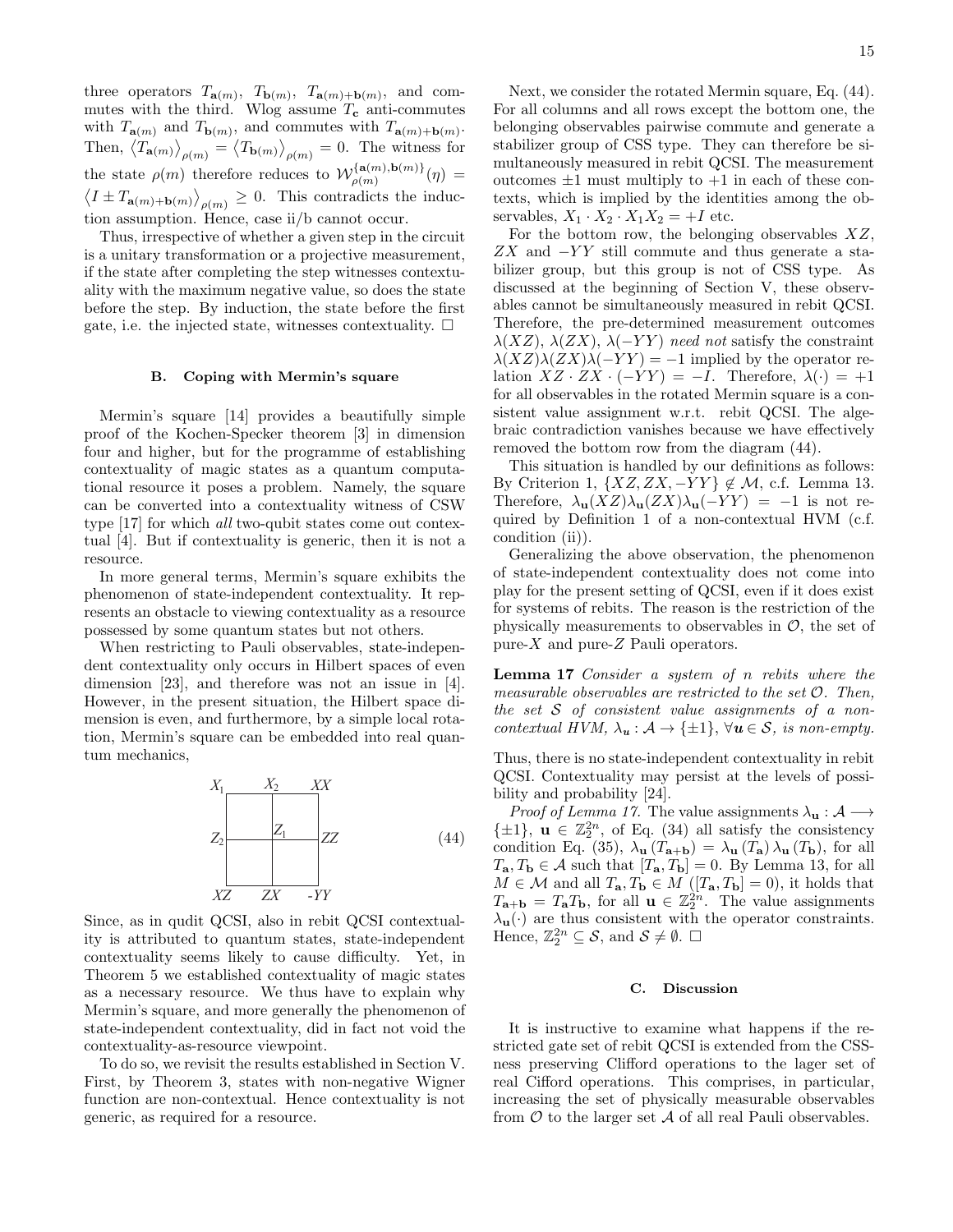This change invites the state-independent version of contextuality; See Mermin's square in Eq. (44). As discussed in the previous section, it cannot be accommodated in QCSI.

As for the Wigner function in relation to contextuality, for  $n \geq 2$  rebits, a positive Wigner function no longer yields a non-contextual hidden variable model. Namely, with the new measurement contexts available, the "predetermined" measurement outcomes  $\lambda_{\mathbf{u}}$  assigned by the Wigner function via Eq. (31) to HVM states  $\mathbf{u} \in V$  fail to satisfy Eq. (28) in Definition 1 of a non-contextual HVM.

As for the Wigner function in relation to efficient sampling, (i) W produces the correct quantum mechanical expectation values for all observables in  $A$  via Eq. (14). Hence, it also produces the correct expectation values for all observables defined for real states. (ii) If  $W_{\rho} > 0$ , then for all  $A \in \mathcal{A}$  the expectation values  $\langle A \rangle_{\rho}$  can be efficiently estimated by sampling. However, (iii) Allowing measurements in the middle of the computation, those in  $\mathcal{A}\backslash\mathcal{O}$  can introduce negativity into the Wigner function, preventing efficient sampling from it.

To summarize, as an example for tinkering with rebit QCSI, if the restricted gate set of CSS-ness preserving Clifford operations is replaced by the broader class of real Clifford operations, then contextuality is undone as a resource, the link between positive Wigner functions and non-contextual hidden variable models breaks, and efficient classical simulation, by sampling from the Wigner function, of rebit QCSI without magic states is obstructed (other simulation methods [11], [25] remain, though). These observations illustrate the intricate relation among the various constituents of rebit QCSI.

## VII. CONCLUSION

We have established that contextuality and Wigner function negativity are necessary resources for the discussed scheme of quantum computation by state injection on rebits. To this end, we have constructed the computational scheme itself, and supplemented it with a matching Wigner function (complete with a Hudson's theorem and efficient sampling algorithm for positive Wigner functions) and contextuality witnesses. These parts mutually reinforce each other: Efficient sampling provides operational justification for calling states with positive Wigner function "classical", and Hudson's theorem ensures that the notions of classicality established by the Wigner function and by the gate restrictions in rebit QCSI match. Wigner function negativity and contextuality reveal the limitations of the restricted gate set. Furthermore, our computational scheme is constructed in such a way that state-independent contextuality does not come into play, even if it is present in rebits.

We have thus extended all the essential properties that held for QCSI in the case of qudits of odd prime dimension [4], [6] to rebits, with the sole exception that for the present rebit scheme, Wigner function negativity does not imply contextuality. A schematic phase diagram w.r.t. Wigner negativity and contextuality for the three cases of qudits, qubits and rebits is shown in Fig. 2.



FIG. 2: Schematic phase diagram for qudit, qubit and rebit states. We distinguish 4 phases: nc+ (non-negative Wigner function, non-contextual), nc− (negative Wigner function, non-contextual), c+ (non-negative Wigner function, contextual), c− (negative Wigner function, contextual). Both qudits and rebits have a phase nc+ and no phase c+. To the contrary, the qubit has a phase  $c+$  but no phase  $nc+.$ 

To widen the scope of the discussion, we note that contextuality has also been established as a resource for measurement-based quantum computation (MBQC) [26], [27], [28]. Namely, in MBQC contextuality is necessary for the ability to compute non-linear Boolean functions. One may thus want to compare the roles played by contextuality in QCSI and MBQC. But there was an obstacle: The MBQC result has to date only been established for the case of qubits, where most of the existing results [4] do not apply. The present paper removes this mismatch, and thus prepares the ground for a comparison between the two computational schemes.

We conclude with three open questions.

- In QCSI contextuality is about speedup, as one might expect for a scheme of quantum computation. But in MBQC it is about computability. What is the reason for this dichotomy?
- Due to the formulation in terms of a Wigner function, covariance plays an important role for QCSI. Is covariance also a useful concept in the discussion of MBQC?
- We noted that the restricted gate set in the present scheme of rebit QCSI is precisely the gate set that can be implemented by defect braiding and fusion with surface codes [19]. There is more complicated lattice surgery by which, in addition, the Hadamard gate can be realized [29], [30]. In this way, the full real subgroup of the qubit stabilizer group becomes available as the restricted gate set, and the real stabilizer states are the "cheap" / non-magic states. Is there a Wigner function with matching Hudson's theorem and covariance property?

Acknowledgments: RR thanks Rob Spekkens for discussion. ND is supported by the Lockheed Martin Corporation. PAG is supported by FRQNT (Quebec), and RR is supported by NSERC, Cifar and IARPA.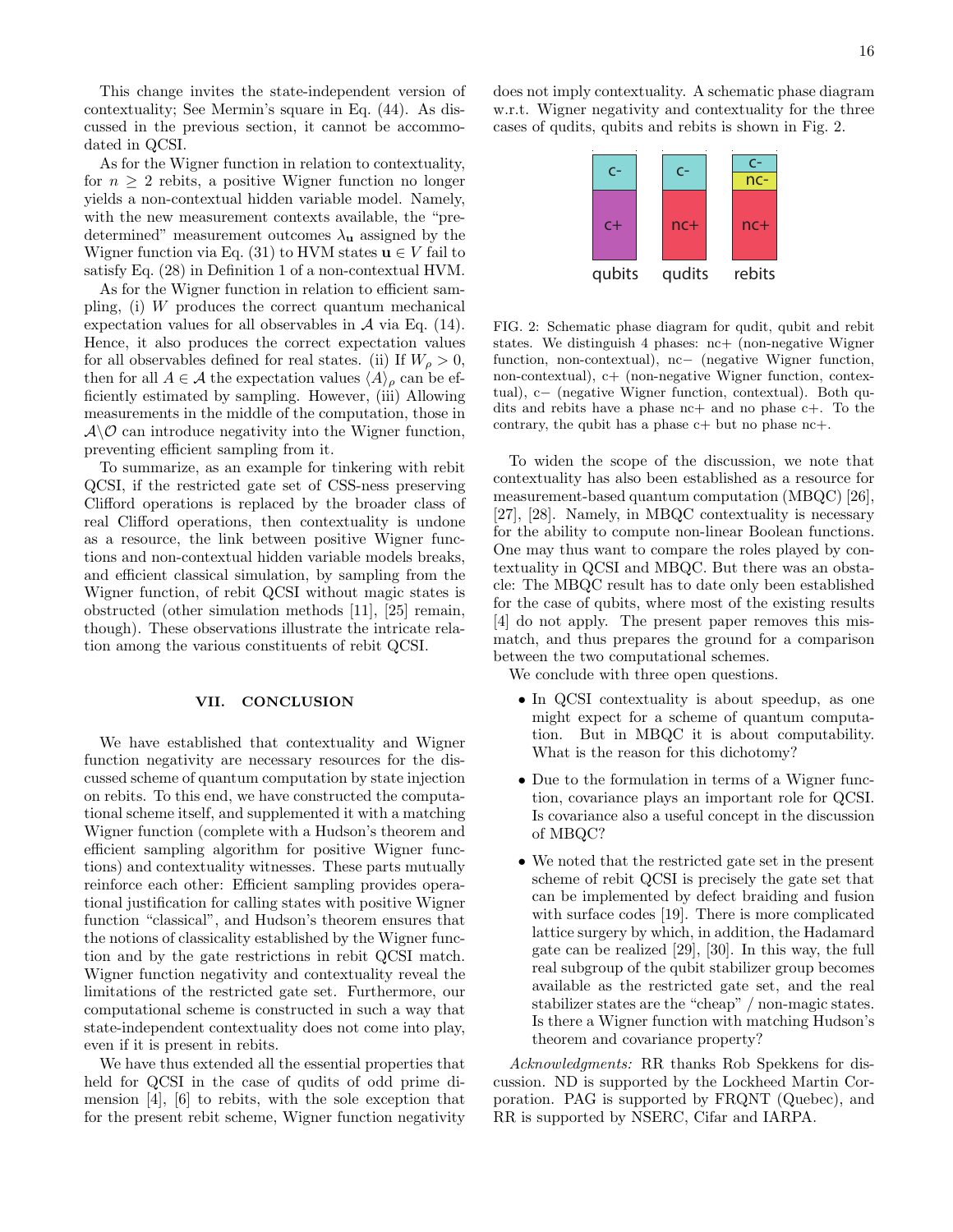# Appendix A: Fourier transform on the group  $\mathbb{Z}_2^n$

The Fourier transform of a function  $f : M \to \mathbb{R}$  defined on a linear subspace M of  $\mathbb{Z}_2^n$  is the function  $\mathcal{F}f$  or  $\hat{f}$ defined by

$$
\mathcal{F}f(\mathbf{u}) = \frac{1}{\sqrt{|M|}} \sum_{\mathbf{x} \in M} (-1)^{(\mathbf{u}, \mathbf{x})} f(\mathbf{x}).
$$

**Lemma 18** The Fourier transform  $F$  is involutive, i.e.  $\mathcal{F} \circ \mathcal{F} = Id$ , or equivalently  $\mathcal{F}$  is its own inverse.

Proof of Lemma 18. Let us determine the image of a function  $f : M \to \mathbb{R}$  by  $\mathcal{F} \circ \mathcal{F}$ .

$$
\begin{aligned} \left( (\mathcal{F} \circ \mathcal{F})(f) \right) (\mathbf{u}) &= \mathcal{F} \left( \mathcal{F}(f) \right) (\mathbf{u}) \\ &= \frac{1}{\sqrt{|M|}} \sum_{\mathbf{x} \in M} (-1)^{(\mathbf{u}, \mathbf{x})} \mathcal{F}f(\mathbf{x}) \\ &= \frac{1}{|M|} \sum_{\mathbf{x} \in M} \sum_{\mathbf{y} \in M} (-1)^{(\mathbf{u}, \mathbf{x})} (-1)^{(\mathbf{x}, \mathbf{y})} f(\mathbf{y}) \\ &= \frac{1}{|M|} \sum_{\mathbf{y} \in M} \left( \sum_{\mathbf{x} \in M} (-1)^{(\mathbf{x}, \mathbf{u} + \mathbf{y})} \right) f(\mathbf{y}) \\ &= \sum_{\mathbf{y} \in M} \delta_{\mathbf{u}, \mathbf{y}} f(\mathbf{y}) \\ &= f(\mathbf{u}), \end{aligned}
$$

which demonstrates the claim.  $\square$ 

### Appendix B: Properties of the rebit Wigner function

**Lemma 19** The set of Pauli operators  $A$  is an orthonormal basis of the space  $S_{2^n}(\mathbb{R})$  of symmetric matrices of size  $2^n$  endowed with the inner product  $(A, B)$  =  $\frac{1}{2^n} \text{Tr}(A^T B).$ 

*Proof of Lemma 19.* Denote by  $E_{i,j}$  the matrix with entry 0 everywhere expect at the intersection of the  $i$ -th row and j-th column where it is 1. The space  $S_N(\mathbb{R})$  is generated by the matrices  $(E_{i,j} + E_{j,i})$  with  $1 \leq i < j \leq$ N and  $E_{i,i}$  with  $1 \leq i \leq N$ . Moreover, we can easily check that these  $N(N + 1)/2$  matrices are independent. Thus the dimension of  $S_N(\mathbb{R})$  is  $N(N+1)/2$ . In our case  $N = 2^n$  and dim  $S_{2^n}(\mathbb{R}) = 2^{2n-1} + 2^{n-1}$ .

The set A contains  $2^{2n-1} + 2^{n-1}$  symmetric matrices. These matrices are pairwise orthogonal, i.e. they satisfy  $\frac{1}{2^n} \text{Tr}(T_u T_v) = 0$  when  $u \neq v$ , thus they are linearly independent. This proves that they form a basis of the space of symmetric matrices. The orthonormality is a consequence of the orthonormality of the Paulis.  $\Box$ 

We show that from a given Wigner function we can obtain the corresponding real density operator, proving that the Wigner function is informationally complete.

**Lemma 20** Let  $\rho$  be a real density operator and let  $W_{\rho}$ be its Wigner function. Then  $\rho$  satisfies

$$
\rho=\sum_{{\bf u}\in\mathbb{Z}_2^{2n}}W_\rho({\bf u})A_{\bf u}.
$$

Proof of Lemma 20. We expand the r.h.s. of the above equation by inserting the definition Eq. (11) of  $W<sub>o</sub>$  and Eq. (13) for  $A_{\mathbf{u}}$ , and obtain

$$
\sum_{\mathbf{u}\in\mathbb{Z}_2^{2n}}W_\rho(\mathbf{u})A_\mathbf{u}=\frac{1}{2^{3n}}\sum_{\substack{\mathbf{u}\in\mathbb{Z}_2^{2n}\\ \mathbf{v},\mathbf{w}\in V_\mathcal{A}}}(-1)^{[\mathbf{u},\mathbf{v}+\mathbf{w}]} \operatorname{Tr}(T_\mathbf{v}\rho)T_\mathbf{w}
$$

Now note that the sum  $\sum_{\mathbf{u}\in\mathbb{Z}_2^{2n}}(-1)^{[\mathbf{u},\mathbf{v}+\mathbf{w}]}$  is  $2^{2n}\delta_{v,w}$ , which is a standard property of characters. Hence,

$$
\sum_{\mathbf{u}\in\mathbb{Z}_2^{2n}} W_{\rho}(\mathbf{u})A_{\mathbf{u}} = \frac{1}{2^n} \sum_{\mathbf{w}\in V_{\mathcal{A}}} \text{Tr}(T_{\mathbf{w}}\rho)T_{\mathbf{w}}.
$$

From Lemma 19, this sum is the decomposition of  $\rho$  in the orthonormal basis  $A$ . This proves that we recover the state  $\rho$ .  $\Box$ 

*Proof of Property 4 (Section IVA)*. With the definition Eq. (12),

$$
A_0 = \frac{1}{2^n} \sum_{\mathbf{u} \in V | (\mathbf{u}_X, \mathbf{u}_Z) \mod 2 = 0} T_{\mathbf{u}}
$$
  
= 
$$
\frac{1}{2^{n+1}} \Big( \prod_{i=1}^n (I + Z_i) \prod_{j=1}^n (1 + X_j) +
$$

$$
+ \prod_{i=1}^n (I + X_i) \prod_{j=1}^n (1 + Z_j) \Big)
$$
  
= 
$$
2^{n-1} (|0_n\rangle\langle 0_n||+_n\rangle\langle +_n| + |+_n\rangle\langle +_n||0_n\rangle\langle 0_n|),
$$

and thus

$$
A_0 = 2^{\frac{n}{2}-1} (|0_n\rangle\langle +_n| + |+_n\rangle\langle 0_n|).
$$
 (B1)

Further using the properties that  $\rho$  is Hermitian and real,

$$
W_{\rho}(\mathbf{v}) = \frac{1}{\sqrt{2}n} \langle 0_n | T_{\mathbf{v}}^{\dagger} \rho T_{\mathbf{v}} | +_n \rangle.
$$

Now, we consider the case where  $\rho_{AB}$  factorizes,  $\rho_{AB}$  =  $\sigma_A \otimes \tau_B$ . We may write any phase space point **v** as **v** =  $v_A + v_B$ , where  $v_A(v_B)$  acts non-trivially only on system A (B). Then,  $T_{\mathbf{v}} = \pm T_{\mathbf{v}_A} T_{\mathbf{v}_B}$  and

$$
W_{\sigma \otimes \tau}(\mathbf{v}) = \frac{\langle 0_{n_A}, 0_{n_B} | T_{\mathbf{v}_A} T_{\mathbf{v}_B} \sigma \otimes \tau T_{\mathbf{v}_A} T_{\mathbf{v}_B} | +_{n_A}, +_{n_B} \rangle}{\sqrt{2}^{n_A + n_B}}
$$
  
=  $W_{\sigma}(\mathbf{v}_A) W_{\tau}(\mathbf{v}_B).$ 

Proof of Lemma 4. By inserting into the Wigner function the expansion  $|\psi\rangle\langle\psi| = \sum_{\mathbf{x},\mathbf{y}\in\mathbb{Z}_2^n} \psi(\mathbf{x})\psi(\mathbf{y})|\mathbf{x}\rangle\langle\mathbf{y}|$ , we obtain

$$
W_{\psi}(\mathbf{u}) = \frac{1}{2^n} \sum_{\mathbf{x}, \mathbf{y} \in \mathbb{Z}_2^n} \psi(\mathbf{x}) \psi(\mathbf{y}) \operatorname{Tr} (T_{\mathbf{u}} A_0 T_{\mathbf{u}}^{\dagger} |\mathbf{x} \rangle \langle \mathbf{y}|).
$$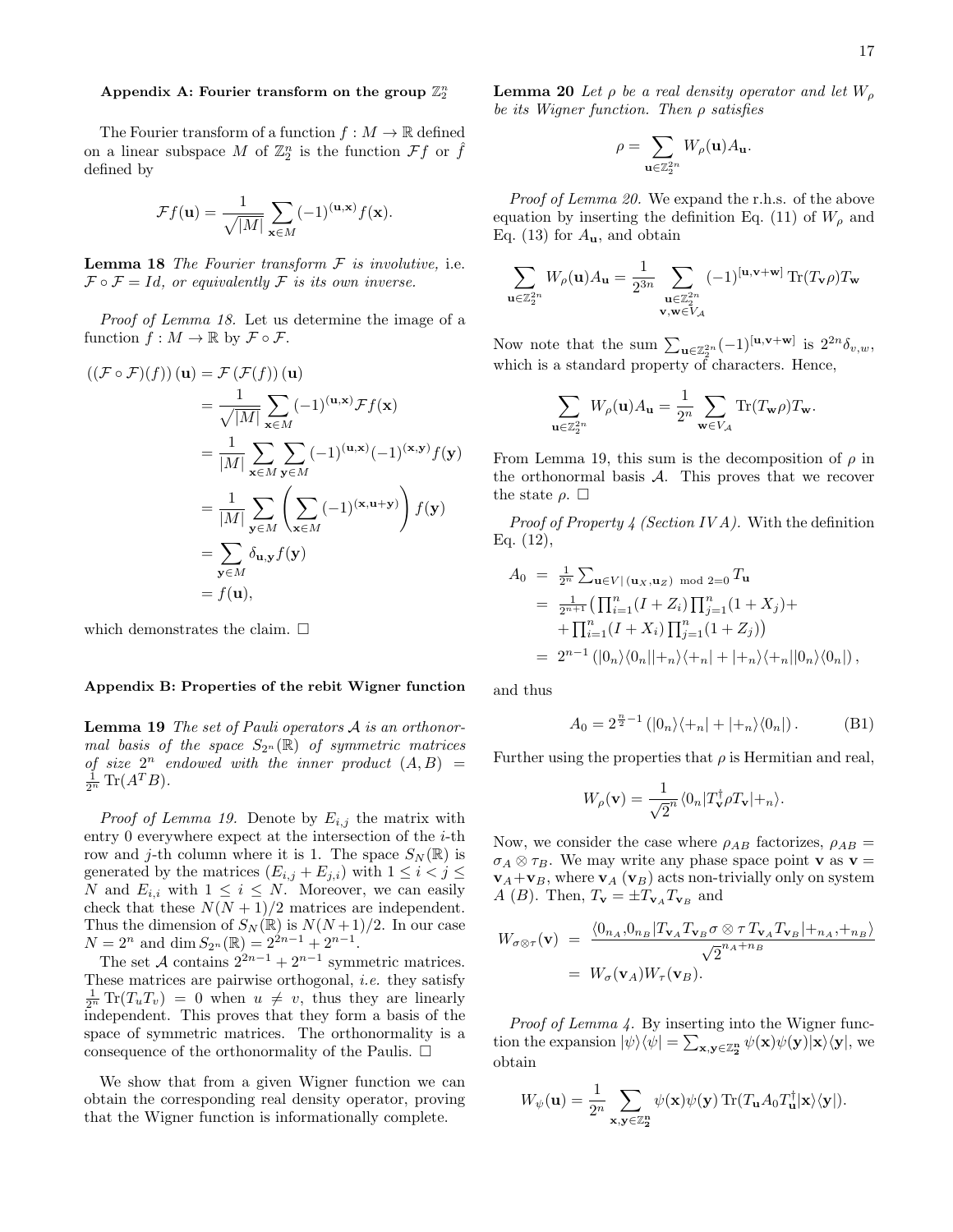We use the expression Eq. (B1) for  $A_0$ , and verify by direct calculation that

$$
\operatorname{Tr}(T_{\mathbf{u}}|0_{n}\rangle\langle +_{n}|T_{\mathbf{u}}^{\dagger}|\mathbf{x}\rangle\langle\mathbf{y}|) = \frac{(-1)^{(\mathbf{x}+\mathbf{u}_{X},\mathbf{u}_{Z})}}{2^{n/2}}\delta_{\mathbf{u}_{X},\mathbf{y}}.\tag{B2}
$$

Inserting Eq.(B2) in the above  $W_{\psi}(\mathbf{u})$  gives

$$
W_{\psi}(\mathbf{u}) = \frac{1}{2^{n+1}} \left( \sum_{\mathbf{x} \in \mathbb{Z}_2^n} \psi(\mathbf{x}) \psi(\mathbf{u}_X) (-1)^{(\mathbf{x} + \mathbf{u}_X, \mathbf{u}_Z)} \right)
$$
  
+ 
$$
\frac{1}{2^{n+1}} \left( \sum_{\mathbf{y} \in \mathbb{Z}_2^n} \psi(\mathbf{u}_X) \psi(\mathbf{y}) (-1)^{(\mathbf{y} + \mathbf{u}_X, \mathbf{u}_Z)} \right)
$$
  
= 
$$
\frac{1}{2^n} \sum_{\mathbf{x} \in \mathbb{Z}_2^n} (-1)^{(\mathbf{x}, \mathbf{u}_Z)} \psi(\mathbf{u}_X) \psi(\mathbf{u}_X + \mathbf{x}).
$$

as stated in Lemma 4.  $\square$ 

#### Appendix C: CSS-ness preserving Clifford gates

Here, we prove Lemma 1 from Section II D, and Lemmas 9, 10 from Section IV C, about the structure of the CSS-ness preserving subgroup of the Clifford group.

*Proof of Lemma 9.* First, we omit the phase  $\pm 1$ of  $T_a$  and focus on the effect of the conjugation on the vector **a**. Let  $g \in G_{CSS}$  and let  $\varphi_g$  be the automorphism of  $P_n$  defined by conjugation by q:

$$
\varphi_g: P_n \longrightarrow P_n
$$
  
\n
$$
Q \longmapsto gQg^{\dagger}
$$
 (C1)

This morphism of group  $P_n$  induces a morphism of its quotient  $P_n/\{\pm I\}$ , which is isomorphic to  $\mathbb{Z}_2^{2n}$ , that is  $\varphi_g$  induces a matrix  $F \in M_{2n}(\mathbb{Z}_2)$  such that

$$
gT_{\mathbf{a}}g^{\dagger} = \lambda(\mathbf{a})T_{F\mathbf{a}},
$$

where  $\lambda(\mathbf{a}) \in {\{\pm 1\}}$ . Since  $\varphi_g$  is an automorphism,  $F \in GL_{2n}(\mathbb{Z}_2)$ . Moreover, the conjugation conserves the commutation relation and we know that  $T_a$  and  $T_b$ commute if and only if  $[\mathbf{a}, \mathbf{b}] = 0$ . This proves that  $F \in \mathrm{Sp}_{2n}(\mathbb{Z}_2)$ .  $\square$ 

*Proof of Lemma 10.* Consider a pair  $g, g' \in G_{CSS}$  and denote by  $\mathcal{F}(g) = A(F, t)$  and  $\mathcal{F}(g') = A(F', t')$  their images. The value of  $\mathcal{F}(gg')$  is defined by the conjugation by  $gg'$ . We obtain

$$
gg'T_{\mathbf{a}}(gg')^{\dagger} = g(g'T_{\mathbf{a}}g'^{\dagger}) g^{\dagger}
$$
  
=  $g((-1)^{[\mathbf{t}',F'\mathbf{a}]}T_{F'\mathbf{a}}g^{\dagger}$   
=  $(-1)^{[\mathbf{t}',F'\mathbf{a}]+[\mathbf{t},FF'\mathbf{a}]}T_{FF'\mathbf{a}}$   
=  $(-1)^{[F\mathbf{t}'+\mathbf{t},FF'\mathbf{a}]}T_{FF'\mathbf{a}}$ 

Therein, we have used  $[\mathbf{t}', F' \mathbf{a}] = [F\mathbf{t}', FF' \mathbf{a}]$ . This gives  $\mathcal{F}(gg') = A(FF',Ft' + t)$ , which is indeed the composition of  $\mathcal{F}(g) = A(F, \mathbf{t})$  and  $\mathcal{F}(g') = A(F', \mathbf{t}')$ . Hence,  $\mathcal{F}(gg') = \mathcal{F}(g)\mathcal{F}(g')$ , for all  $g, g' \in G_{CSS}$ .

*Proof of Lemma 1.* Our fist goal is to describe  $G_{CSS}$ as the normalizer of the special Pauli operators  $\mathcal{O}$ .

**Lemma 21** The group  $G_{CSS}$  is the normalizer in  $O_{2^n}(\mathbb{R})$  of the set  $\mathcal{O} = \{ Z(\mathbf{u}) \mid \mathbf{u} \in \mathbb{Z}_2^n \} \cup \{ X(\mathbf{v}) \mid \mathbf{v} \in \mathbb{Z}_2^n \}$ of Pauli-observables which have only an X-part or only a Z-part.

Proof of Lemma 21. If g belongs to the normalizer of O, then it conserves CSS codes and CSS states.

In order to obtain the inverse implication, we will show that an operator  $g$  which preserves CSS states, stabilizes the set of all CSS groups by conjugation. Applying this argument to rank one groups  $\langle X_i \rangle$  and  $\langle Z_i \rangle$ , we obtain the lemma. Thus, we want to prove that the image under conjugation by  $g$  of a CSS group is also a CSS group. This is true when  $S$  has rank  $n$ . We work by induction. Assume the result for every CSS group of rank  $r$  and let us prove that it is also true for a CSS group  $S$  of rank r−1. Let S' be the group  $gSg^{\dagger}$  obtained after conjugation et let M be the subspace

$$
M = \{ \mathbf{a} \in \mathbb{Z}_2^{2n} \mid \ \pm T_\mathbf{a} \in S' \}.
$$

We associate with  $M$  two subspaces

$$
M_Z = \{ \mathbf{u}_Z \in \mathbb{Z}_2^n \mid \exists \ (\mathbf{u}_Z, \mathbf{u}_X) \in M \}
$$

and

$$
M_X = \{ \mathbf{u}_X \in \mathbb{Z}_2^n \mid \exists (\mathbf{u}_Z, \mathbf{u}_X) \in M \}.
$$

Note that  $M \subset M_Z \oplus M_Z$  and S' is a CSS codes if and only if we have equality  $M = M_Z \oplus M_Z$  and in that case  $M_Z$  and  $M_X$  are two orthogonal subspaces. Assume that  $S'$  is not a CSS code then  $M_Z\oplus M_X$  contains strictly  $M$ and has dimension

$$
\dim M_Z \oplus M_X > \dim M = r - 1.
$$

Now, choose two logical operators  $\bar{X}$  and  $\bar{Z}$  for the code S which anti-commute. The two CSS groups  $\langle S, X \rangle$  and  $\langle S,\bar{Z}\rangle$  are sent onto CSS groups by conjugation. Denote by  $N$  and  $R$  respectively the corresponding subspaces of  $\mathbb{Z}_2^{2n}$ , defined as M. These two spaces can be decomposed as

$$
N = N_Z \overset{\perp}{\oplus} N_X \text{ and } R = R_Z \overset{\perp}{\oplus} R_X.
$$

These spaces both contain  $M_Z \oplus M_X$  and have dimension r, hence we have  $M_Z \oplus M_X = N = R$ . To find a contradiction, consider the operators  $g\bar{X}g^{\dagger} = \lambda(\mathbf{a})T_{\mathbf{a}}$  and  $g\bar{Z}g^{\dagger} = \lambda(\mathbf{b})T_{\mathbf{b}}$ . By construction, we have  $\mathbf{a} \in N$  and  $\mathbf{b} \in R$ . Using the equality  $N = R$ , we can see that the two inner products  $(a_Z, b_X)$  and  $(b_Z, a_X)$  are 0, which implies that  $T_a$  and  $T_b$  commute. This is a contradiction since g preserves the commutation relation. Finally, we proved that  $S'$  is a CSS group. The set of all CSS group is preserved by conjugation by  $q$ .  $\square$ 

We now return to the subject of Lemma 9, and further characterize the matrices  $F$  appearing on the r.h.s. of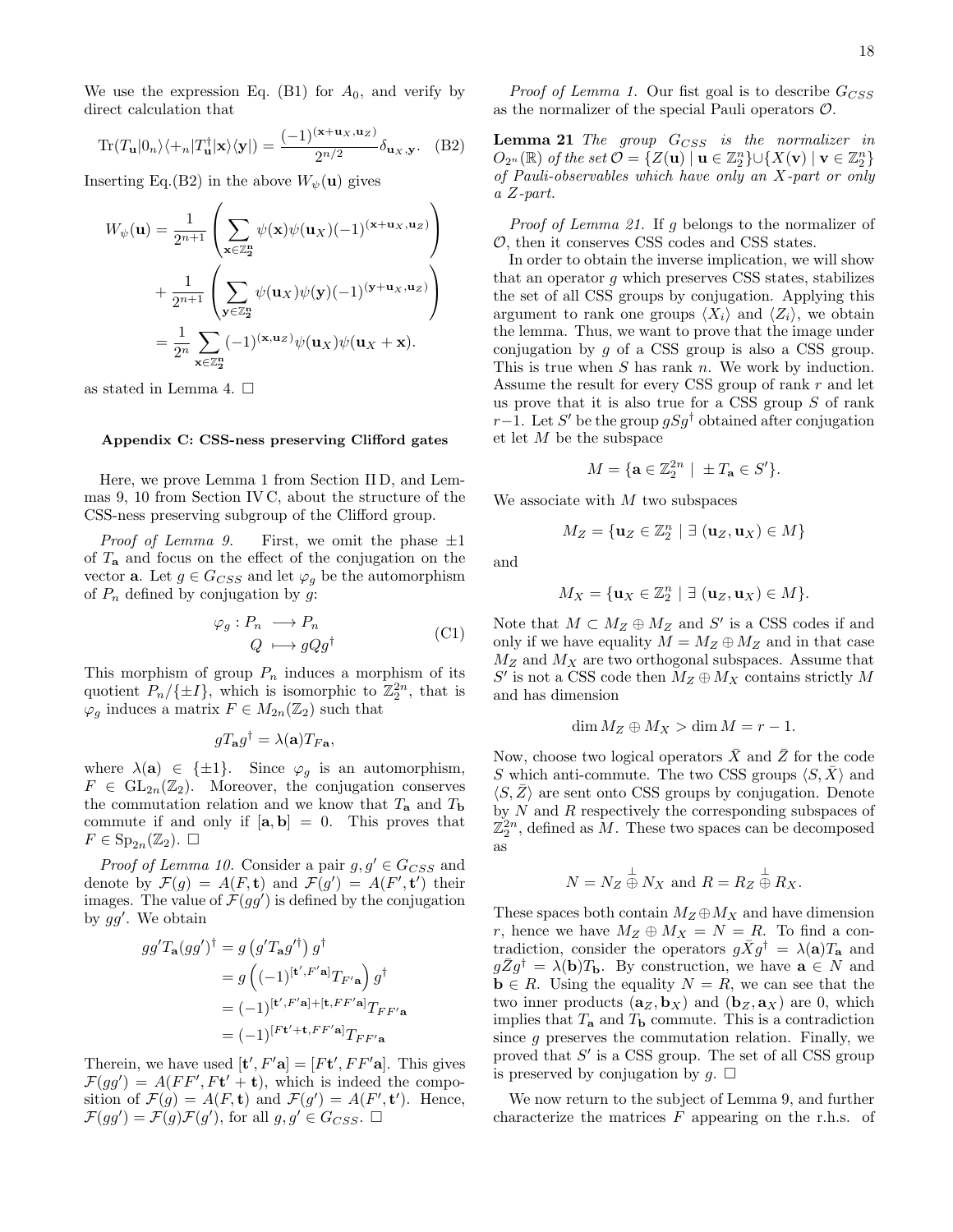Eq. (23). These matrices have one of the two following block structures.

$$
F = \begin{pmatrix} F_Z & 0 \\ 0 & F_X \end{pmatrix} \quad \text{or} \quad F = \begin{pmatrix} 0 & F_X \\ F_Z & 0 \end{pmatrix} \tag{C2}
$$

where  $F_Z, F_X \in GL_n(\mathbb{Z}_2)$  and  $F_X = (F_Z^{-1})^t$ . In what follows, we denote by  $F_{CSS}$  the set of symplectic matrices introduced in Eq. (C2). The result is that every CSS Clifford operator induces a pair  $(F, \mathbf{x}) \in F_{CSS} \times \mathbb{Z}_2^{2n}$ .

To demonstrate Eq. (C2), note that the conjugation  $\varphi_q$  of Eq. (C1) preserves the set of CSS operators  $X(\mathbf{u})$ and  $Z(\mathbf{v})$ . Suppose an operator  $X(\mathbf{u})$  is sent onto  $X(\mathbf{u}')$ and that  $X(\mathbf{v})$  is sent onto  $Z(\mathbf{v}')$ . Then, the image of  $X(\mathbf{u} + \mathbf{v})$  is  $X(\mathbf{u'})Z(\mathbf{v'})$  which is impossible. Therefore,  $\varphi_g$  has two possible structures, either it conserves both sets  $\{X(\mathbf{u}) \mid \mathbf{u} \in \mathbb{Z}_2^n\}$  and  $\{Z(\mathbf{u}) \mid \mathbf{u} \in \mathbb{Z}_2^n\}$ , or it exchanges these two sets. This proves that the matrix  $F$ has one of the two following block structures.

$$
F = \begin{pmatrix} F_Z & 0 \\ 0 & F_X \end{pmatrix} \quad \text{or} \quad F = \begin{pmatrix} 0 & F_X \\ F_Z & 0 \end{pmatrix}
$$

where  $F_Z, F_X \in GL_n(\mathbb{Z}_2)$ . Finally,  $F_Z = (F_X^t)^{-1}$  is a consequence of the requirement that the F's must preserve the symplectic form.

The knowledge of the structure of the matrix F will now be useful to determine the phase  $\lambda(\mathbf{a})$  of the operator  $gT_{\bf a}g^{\dagger} = \lambda({\bf a})T_{F_{\bf a}}$ . Since every character of  $\mathbb{Z}_2^{2n}$  is of the form  $\mathbf{a} \mapsto (-1)^{[\mathbf{x},\mathbf{a}]}$  for some vector  $\mathbf{x}$  of  $\mathbb{Z}_2^{2n}$ , it suffices to show that  $\lambda$  is the restriction of such a character to the set  $V_A$ . Denote by  $(\mathbf{e}_i)_{i=1}^{2n}$  the canonical basis of the space  $\mathbb{Z}_2^{2n}$  and denote by  $\mu$  the character of  $\mathbb{Z}_2^{2n}$  defined by  $\mu(\mathbf{e}_i) = \lambda(\mathbf{e}_i)$ . To prove that  $\mu = \lambda$  on the set  $V_A$ , it is enough to show that

- If  $\mathbf{a}_X = \mathbf{b}_X = 0$  or if  $\mathbf{a}_Z = \mathbf{b}_Z = 0$ , then we have  $\lambda(\mathbf{a} + \mathbf{b}) = \lambda(\mathbf{a})\lambda(\mathbf{b}).$
- If  $\mathbf{a} = (\mathbf{a}_Z, \mathbf{a}_X) \in V_A$ , then we have  $\lambda(\mathbf{a}) =$  $\lambda((\mathbf{a}_Z, 0))\lambda((0, \mathbf{a}_X)).$

In what follows, we assume that  $F$  is block diagonal. The proof is similar in the anti-diagonal case. If  $a_X =$ **, then we have**  $\varphi_q(T_{\mathbf{a}+\mathbf{b}}) = \lambda(\mathbf{a} + \mathbf{b})T_{F(\mathbf{a}+\mathbf{b})}$ which is also  $\varphi_g(T_a T_b) = \lambda(a)\lambda(b)T_{(F_Z a_Z, 0)}T_{(F_Z b_Z, 0)} =$  $\lambda(\mathbf{a})\lambda(\mathbf{b})T_{F(\mathbf{a}+\mathbf{b})}$ . The equality  $\lambda(\mathbf{a}+\mathbf{b})=\lambda(\mathbf{a})\lambda(\mathbf{b})$  follows. The proof of the second implication is similar.

This implies that  $\lambda$  coincides with the character  $\mu$  on the set  $V_A$ , which means that  $\lambda(\mathbf{a}) = (-1)^{[\mathbf{x}, \mathbf{a}]}$  for some vector  $\mathbf{x} \in \mathbb{Z}_2^{2n}$ .

To illustrate the above with examples, we list the pairs  $(F, \mathbf{x})$  for a few gates  $g \in G_{CSS}$  of special interest.

• If 
$$
g = \otimes_i H_i
$$
 then  
\n
$$
F = \begin{pmatrix} 0 & I_n \\ I_n & 0 \end{pmatrix} \text{ and } \mathbf{x} = 0.
$$
\n(C3)

• If 
$$
g = CNOT(i, j)
$$
 then

$$
F = \begin{pmatrix} I_n + E_{i,j} & 0 \\ 0 & I_n + E_{j,i} \end{pmatrix} \text{ and } \mathbf{x} = 0.
$$
 (C4)

The matrix  $E_{i,j}$  denote the  $n \times n$  binary matrix whose only non-zero coefficient is in position  $(i, j)$ 

• If  $g = T_{\mathbf{u}}$  then

$$
F = I_n \quad \text{and} \quad \mathbf{x} = \mathbf{u}.\tag{C5}
$$

The fact that the pair  $(F, x)$  associated with a Pauli operator  $T_{\mathbf{u}}$  is  $(0, \mathbf{u})$  is a direct consequence of the commutation relations between Pauli operators.

We now return to the subject of Lemma 10, and describe the image of the map  $\mathcal F$ . It holds that

$$
\operatorname{Im} \mathcal{F} = \{ A(F, \mathbf{t}) \mid F \in F_{CSS}, \mathbf{t} \in \mathbb{Z}_2^{2n} \}.
$$

Recall that this application  $\mathcal F$  is well defined by unicity in Lemma 9. The translation vector t and the vector x of Lemma 9 are related by the equation  $\mathbf{t} = F\mathbf{x}$ .

In order to determine the image of  $\mathcal{F}$ , note that we already know some elements of  $\text{Im}\,\mathcal{F}$ . Indeed, from Eq. (C4), all the transformations  $A(F, 0)$  with

$$
F = \begin{pmatrix} I_n + E_{i,j} & 0 \\ 0 & I_n + E_{j,i} \end{pmatrix}
$$

belong to this subgroup. The matrices  $I_n+E_{i,j}$  are called transvection matrices and they are known to generate the group  $SL_n(\mathbb{Z}_2)$ , which coincides with  $GL_n(\mathbb{Z}_2)$ . This implies that Im  $\mathcal F$  contains all the  $A(F, 0)$  associated with

$$
F = \begin{pmatrix} M & 0 \\ 0 & (M^{-1})^t \end{pmatrix}, \tag{C6}
$$

where  $M \in GL_n(\mathbb{Z}_2)$ .

This means that  $\text{Im}\,\mathcal{F}$  contains all the block diagonal matrices of  $F_{CSS}$ . The anti-diagonal matrices of  $F_{CSS}$  can be obtained by multiplication with the matrix F of Eq. (C3). This shows that  $\text{Im}\,\mathcal{F}$  contains all the affine maps  $A(F, 0)$ , with  $F \in F_{CSS}$ . Finally, to reach  $A(F, t) = A(0, t)A(F, 0)$ , note that  $A(0, t) \in \text{Im } \mathcal{F}$  by Eq. (C5).  $\Box$ 

Thanks to this group morphism, we obtain a complete description of the group  $G_{CSS}$ . First, we have the group isomorphism

$$
G_{CSS}/\operatorname{Ker} \mathcal{F} \simeq \operatorname{Im} \mathcal{F}.\tag{C7}
$$

By construction of  $F$ , its kernel is the set of orthogonal matrices commuting with every matrix. This is  $\{\pm I_{2^n}\}.$ We have seen above that  $\text{Im } \mathcal{F}$  is generated by the images of  $\otimes_i H_i$ ,  $CNOT(i, j)$  and  $T_u$ . Thus, from the previous isomorphism, the group  $G_{CSS}$  is generated by these 3 types of operators and by  $\text{Ker}(\mathcal{F}) = \{\pm I\}.$  This proves the first part of Lemma 1.